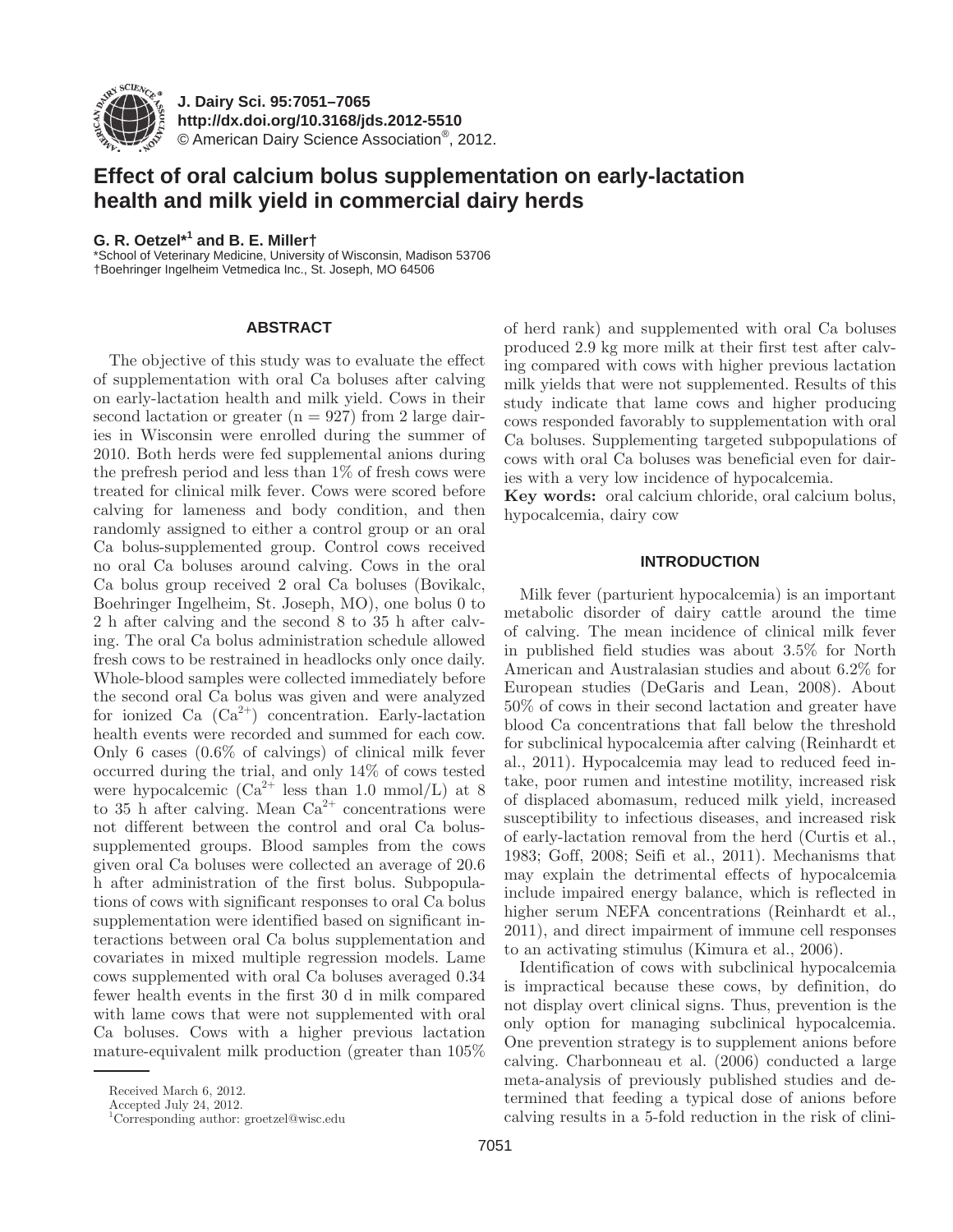cal milk fever. Fewer studies have evaluated the effect of anion supplementation on subclinical hypocalcemia. Beede et al. (1992) reported that feeding anionic salts before calving in a large field study  $(n = 510 \text{ cows}, \text{all})$ parities) reduced the subclinical hypocalcemia (defined as  $Ca^{2+} \leq 1.00$  mmol/L on the day of calving) from 50% in the control cows to 19% in the cows receiving the anionic salts. Other, smaller studies have shown similar reductions in subclinical hypocalcemia when anions were supplemented (Oetzel et al., 1988) or have shown smaller numerical reductions in the incidence of subclinical hypocalcemia that were not statistically significant (Goff and Horst, 1997; Ramos-Nieves et al., 2009).

Another approach to prevention of subclinical hypocalcemia is oral Ca supplementation around calving. Calcium chloride may be particularly beneficial as an oral supplement because it provides highly available oral Ca (Goff and Horst, 1993, 1994) and because it is a more potent acidifier than other anion sources (Goff et al., 2004; Gelfert et al., 2010). Systemic acidification has been associated with beneficial effects on Ca metabolism beyond the expected contribution of Ca absorbed from the gastrointestinal tract. The underlying mechanism for the benefits of systemic acidification is the correction of metabolic alkalosis, which blunts the response of the cow to parathyroid hormone (Goff et al., 1991; Phillippo and Reid, 1994; Goff, 2008).

Thilsing-Hansen et al. (2002) summarized oral Ca supplementation trials and found oral Ca from a variety of formulations to be consistently beneficial. Using oral  $CaCl<sub>2</sub>$  as the source of oral Ca has been shown to increase blood Ca concentrations, reduce the risk of clinical and subclinical hypocalcemia, and reduce the risk of displaced abomasum (Oetzel, 1996; Dhiman and Sasidharan, 1999). However,  $CaCl<sub>2</sub>$  may be caustic to the oral mucosa, and large, repeated doses could induce uncompensated metabolic acidosis, especially if the cow is already being fed an acidogenic diet (Goff and Horst, 1993).

The effect of oral Ca supplementation in cows that have received an acidogenic diet before calving has been minimally studied. Melendez et al. (2002) evaluated oral  $CaCl<sub>2</sub>$  in a herd fed anionic salts and found no effect of oral Ca supplementation on  $Ca^{2+}$  at 24 h postcalving. The authors concluded that oral Ca supplementation around calving may not be necessary when negative DCAD diets are fed. However, relatively few cows were enrolled in this study (30 control cows and 30 cows supplemented with oral  $CaCl<sub>2</sub>$ ), and it was not possible to identify subpopulations of cows that may have responded well to the oral  $CaCl<sub>2</sub>$  supplementation. Neither milk yield nor cow health was evaluated in this study.

Calcium chloride, in combination with  $CaSO<sub>4</sub>$ , has been formulated into a solid bolus coated with fat (Bovikalc, Boehringer Ingelheim Vetmedica Inc., St. Joseph, MO). One bolus provides 43 g of Ca (71% from  $CaCl<sub>2</sub>$  and 29% from  $CaSO<sub>4</sub>$ ). Compared with oral Ca gel formulations, the bolus has the advantages of protecting the cow from the sharp taste of the  $CaCl<sub>2</sub>$  and eliminating the risk of aspiration pneumonia (Pehrson and Jonsson, 1991). In a 2-part field study, Pehrson and Jonsson (1991) gave 4 total oral Ca boluses (1 before calving, 1 at calving, and 2 after calving) and reported that the boluses reduced the risk of clinical milk fever 4-fold compared with that of cows administered a placebo bolus. They concluded that the oral Ca boluses were at least as effective as a  $CaCl<sub>2</sub>$  gel in preventing clinical milk fever and that the more sustained release of Ca from the bolus formulation could be responsible for its beneficial effects.

Sampson et al. (2009) supplemented multiparous  $rows (n = 20)$  with 2 oral Ca boluses after calving. They reported significantly increased  $Ca^{2+}$  concentrations 1 h after administration of the first oral Ca bolus (which was given at calving) and 1 h after administration of the second bolus (which was given 12 h after calving). Urinary pH was significantly reduced from about 8.0 to 6.8 in cows given the oral Ca boluses; the authors concluded that acidification likely contributed to the ability of the boluses to support blood  $Ca^{2+}$  concentrations after calving. No larger scale studies have been conducted with oral Ca boluses, and no studies have evaluated milk production or cow health outcomes.

The objectives of this study were to conduct a large field study in commercial dairy herds with effective anionic salt feeding programs already in place 1) to evaluate the effects of supplementation with an oral Ca bolus containing  $CaCl<sub>2</sub>$  and  $CaSO<sub>4</sub>$  on detailed measures of early-lactation health and milk yield and 2) to determine whether groups of cows could be identified within these herds that have significantly different responses to oral Ca bolus supplementation.

# **MATERIALS AND METHODS**

#### *Study Population*

The study was conducted on 2 large commercial dairy farms in Wisconsin during the summer of 2010. To be selected for the study, the herds had to meet the following criteria: milk at least 1,500 cows, have headlocks in the prefresh and postfresh cow pens, use Dairy Comp 305 (Valley Agricultural Software, Tulare, CA) records for on-farm management, be willing to administer the boluses according to the project protocol, and be willing to collect and properly handle whole-blood samples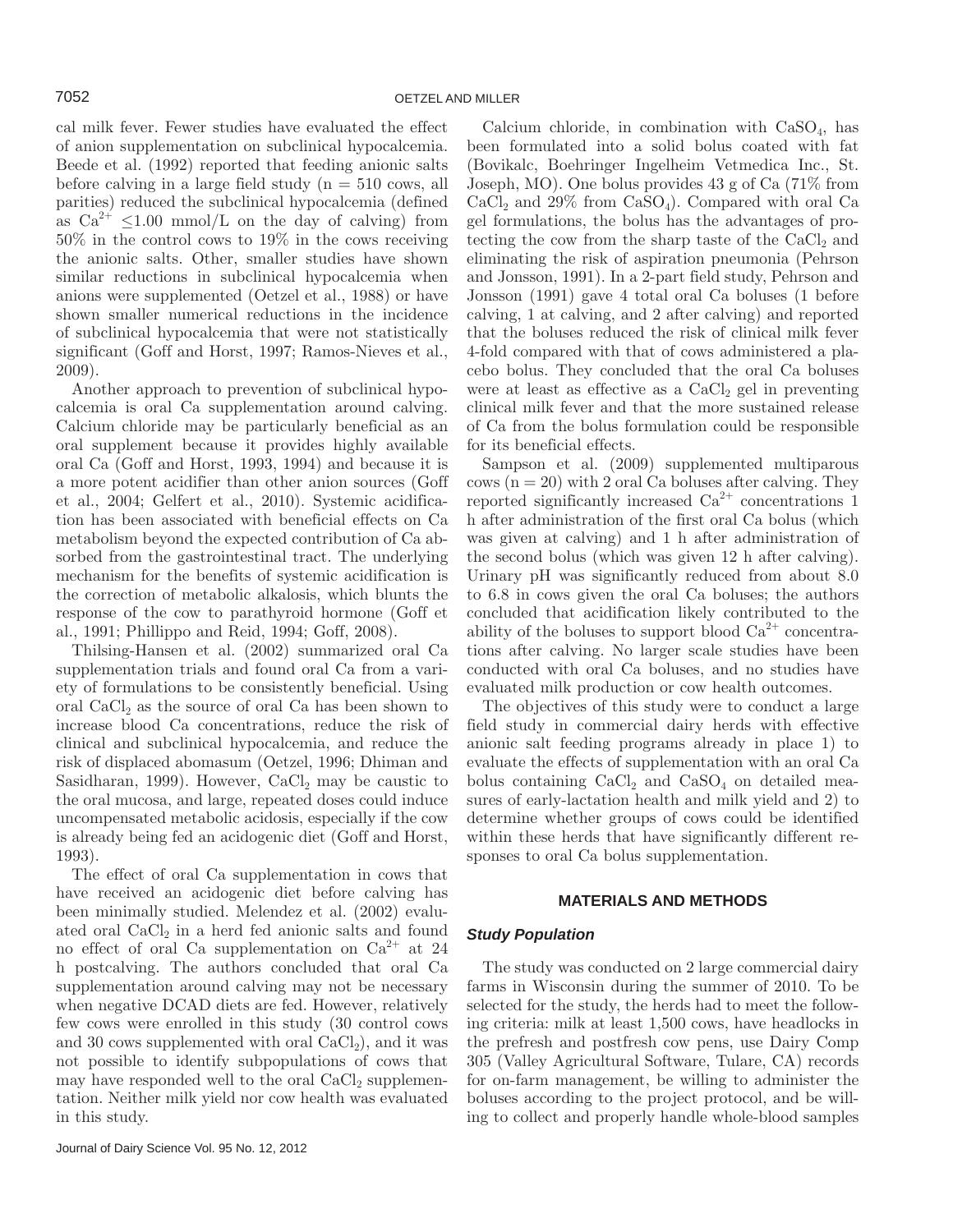after calving. A description of the study herds has been published previously (McArt et al., 2011). Herd A in the current study corresponds to herd C in the previous description, and herd B in the current study corresponds to herd D. A more detailed description of typical diets fed to the herds during the trial is presented in Table 1. Herd A contributed 327 cows (40% of total cows) to the study, and herd B contributed 555 cows (60% of total cows). Both cooperating dairies signed a consent form agreeing to the project protocol and were given a document containing information on disease definitions used in the trial. The study protocol was reviewed and approved by the University of Wisconsin–Madison School of Veterinary Medicine Animal Care and Use Committee (No. V01479-0-05-10).

Cows were randomly assigned to either the control or oral Ca bolus group before calving. A random number generator was used to determine the treatment assignment for the first cow enrolled; remaining treatment assignments were made sequentially (every other cow). Treatment assignments were indicated by color-coded neck chain tags placed on the cows.

At the same time the cows were assigned to treatment, they were also evaluated for locomotion score and BCS. Locomotion score was determined using the 1- to 4-point scoring system described by Nordlund et al. (2004), in which cows were categorized as nonlame (score 1), slightly lame, moderately lame, or severely lame (score 4). Prefresh BCS was determined using a 1 to 5-point scoring system with 0.25-unit increments as described by Ferguson et al. (1994), in which a higher score represents a greater body condition. Two trained evaluators assigned all the prefresh scores, with 1 evaluator assigning each locomotion score and 1 evaluator assigning each BCS. Scores were taken an average of 15.6 d  $(\pm 0.3$  SEM) before calving.

Cows were enrolled in the study immediately after calving; prefresh data were collected from some cows that did not meet the final criteria for enrollment. Cows in the control group received no oral Ca boluses after calving, and cows in the oral Ca bolus group received 2 boluses. The first bolus was administered within 2 h after calving. The second bolus was given when the cow was next locked up in the postfresh pen after calving

**Table 1.** Summary of formulated feed ingredient amounts and formulated nutrient composition of example diets fed on 2 commercial dairies to the pre- and postfresh cows during the study

|                                 |          | Herd A    |          | Herd B    |
|---------------------------------|----------|-----------|----------|-----------|
| Feed ingredient or nutrient     | Prefresh | Postfresh | Prefresh | Postfresh |
| Ingredient, % of DM             |          |           |          |           |
| Alfalfa hay                     | 13.0     | 9.8       |          |           |
| Alfalfa silage                  |          | 17.4      | 7.1      | 24.5      |
| Corn silage                     | 29.8     | 36.5      | 16.3     | 41.6      |
| Grass hay                       | 14.0     |           | 10.7     |           |
| Wheat straw                     | 14.0     | 2.2       | 22.7     |           |
| Ground corn                     |          | 8.7       | 13.3     | 1.9       |
| Whey permeate                   |          | 2.2       |          |           |
| Corn gluten feed (dry)          |          | 8.5       | 10.7     | 6.5       |
| Corn distillers grains (dry)    |          |           | 9.2      | 8.8       |
| Corn distillers grains (wet)    |          |           |          | 2.3       |
| Brewers grains (wet)            |          |           | 7.1      | 6.5       |
| Prefresh concentrate mix        | 29.2     |           | 2.9      |           |
| Postfresh concentrate mix       |          | 14.8      |          | 7.9       |
| DM, $\%$ , as fed               | 45.2     | 43.0      | 59.0     | 41.5      |
| Nutrient composition (DM basis) |          |           |          |           |
| $CP, \%$                        | 13.7     | 17.2      | 15.0     | 17.5      |
| Ether extract, %                | 3.5      | 4.7       | 4.3      | 4.9       |
| NDF, $%$                        | 44.3     | 30.3      | 43.1     | 33.5      |
| Starch, %                       | 14.8     | 19.8      | 19.6     | 21.8      |
| $NFC1$ %                        | 30.5     | 39.3      | 29.4     | 36.0      |
| Ash, $%$                        | 8.04     | 8.50      | 8.23     | 8.10      |
| Ca, %                           | 0.93     | 0.92      | 0.88     | 0.79      |
| P, %                            | 0.34     | 0.43      | 0.41     | 0.44      |
| Mg, %                           | 0.39     | 0.37      | 0.34     | 0.37      |
| Na, %                           | 0.09     | 0.48      | 0.14     | 0.46      |
| K, %                            | 1.08     | 1.54      | 1.27     | 1.44      |
| $Cl, \%$                        | 0.73     | 0.58      | 0.88     | 0.45      |
| $S, \%$                         | 0.35     | 0.25      | 0.25     | 0.25      |
| DCAD, 2 mEq/kg                  | $-109$   | 283       | $-18$    | 285       |

<sup>1</sup>Calculated as  $100 - CP -$  ether extract – NDF – ash.

<sup>2</sup>Calculated as mEq  $[(Na + K) - (Cl + S)].$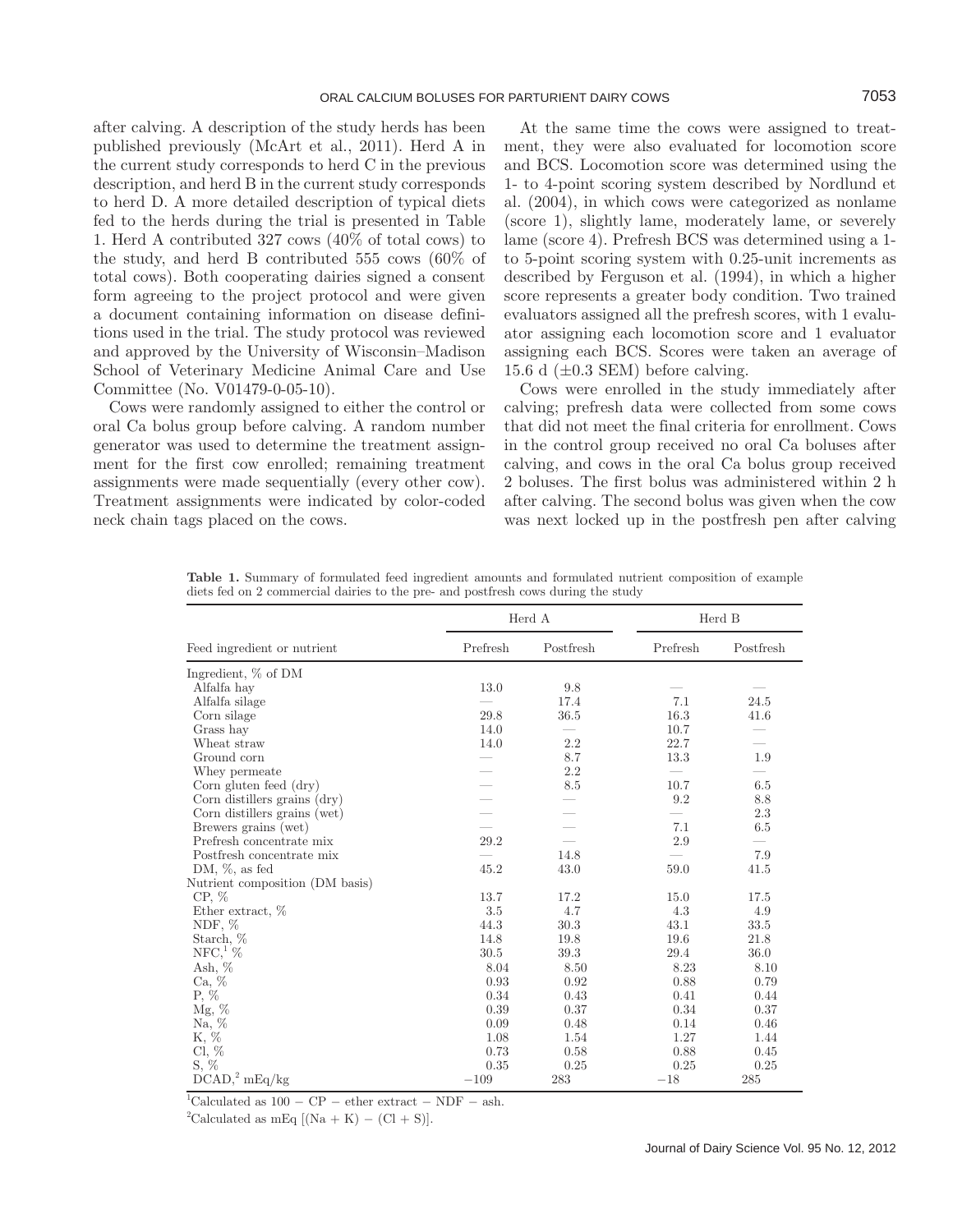and had to be administered between 8 to 35 h after calving. If the cow reached the postfresh pen before 8 h postcalving, she was given her second bolus the next day. The bolus administration schedule was chosen to fit within the normal management activities of large dairies, and it required cows to be restrained in headlocks only once daily. The schedule was also chosen to include the time period cows are expected to be experiencing the most profound hypocalcemia, which is about 12 to 24 h postcalving (Goff, 2008; Ramos-Nieves et al., 2009). The mean time between calving and administration of the second bolus was 20.6 h  $(\pm 0.2 \text{ SEM})$ .

In total, 1,780 calvings occurred during the study period; 1,127 of these involved cows in their second lactation or greater. To be eligible for the trial, multiparous cows needed valid on-farm record information, could not start the lactation with an abortion (defined as gestation length <260 d), could not have a calving ease score of 5 (indicative of a C-section or fetotomy), had to remain in the herd until at least 2 DIM, had to have been randomly assigned to treatment before calving, and (for cows assigned to the oral Ca bolus group) had to receive both of the boluses within the specified time periods. Of the 1,127 possible cows, 927 were entered into the trial and 200 were excluded. Table 2 presents a summary description of cows excluded from the study.

Of the 927 cows enrolled, 431 were in the oral Ca bolus group and 496 were in the control group. The slight imbalance occurred because more of the cows initially assigned to the oral Ca bolus group were excluded from the study. More criteria had to be met for a cow to fulfill the requirements for being in the oral Ca bolus group (i.e., correct bolus administration both times) compared with the very minimal requirements for inclusion in the control group.

# *Study Outcomes*

Whole-blood samples were collected for  $Ca^{2+}$  analysis at 8 to 35 h after calving. Between 1 and 3 mL of whole blood was collected from the coccygeal vein or artery into syringes containing dry Li heparin (Portex

**Table 2.** Reasons for excluding cows from the trial<sup>1</sup>

| Reason                                              | Cows. n |
|-----------------------------------------------------|---------|
| Invalid record information                          |         |
| Aborted $\left( < 260$ -d gestation length)         | 31      |
| Calving ease score of $5$ (C-section or fetotomy)   |         |
| Removed before 2 DIM                                | 9       |
| Calved without random treatment assignment (no tag) | 69      |
| Received the first oral Ca bolus but not the second | 85      |
| Received the second oral Ca bolus but not the first |         |

1 Experimental cows were selected from multiparous cows that calved during a 3-mo time period on 2 commercial dairies.

Journal of Dairy Science Vol. 95 No. 12, 2012

Pro-Vent Plus; Smith's Medical, New York, NY). After collection, air was excluded from the syringes using the filter tip provided, and the syringes were refrigerated within 30 m. A portable blood analyzer (VetStat Electrolyte and Blood Gas Analyzer; Idexx Laboratories, Westbrook, ME) was used to measure  $Ca^{2+}$ . Whole blood from the syringes was analyzed for  $Ca^{2+}$  concentration within 72 h of collection (average time from collection to analysis was  $28.1 \pm 0.6$  h (SEM). This storage and sampling protocol was validated by collecting a blood sample from 16 parturient cows into dry Li heparin syringes and measuring the  $Ca^{2+}$  concentration from this syringe at 0, 24, 48, and 72 h after collection. The mean concentration of  $Ca^{2+}$  changed minimally  $(0.01 \text{ mmol/L})$  after 72 h of storage.

The  $Ca^{2+}$  results from the portable analyzer were validated by comparing them with in-house laboratory results. Ionized Ca result samples collected from 20 parturient cows were analyzed on both the portable analyzer and on an in-house blood gas plus  $Ca^{2+}$  analyzer (Nova Stat Profile pHOx Plus; Nova Biomedical Corp., Waltham, MA). Results were compared by linear regression, and agreement between the 2 different analyzers was excellent  $(R^2 = 0.92)$ . The difference between intercepts for the 2 different analyzers was corrected by adding 0.09 mmol/L to each  $Ca^{2+}$  result from the portable analyzer.

Whole-blood BHBA concentration was determined 6 times for each cow between 3 and 16 DIM on Mondays, Wednesdays, and Fridays using a handheld meter (Precision Xtra; Abbott Diabetes Care, Alameda, CA). Iwersen et al. (2009) reported that this meter has excellent agreement with laboratory analysis of serum for BHBA  $(R^2 = 0.90)$ . Ketosis was defined as BHBA  $\geq$ 1.2 mmol/L on any BHBA test (McArt et al., 2011). Cows were required to have 5 or 6 negative BHBA tests before they were classified as negative for ketosis.

First-test daily milk weights came either from DHI test weights (herd A) or from daily milk weights collected by the parlor meters (herd B). About 8% of the parlor milking weights were missing for herd B. To minimize the number of missing first-test-day milk weights that would result from a cow missing any one of her 3 milking weights on test day, missing milk weights were imputed using a method based on hot-deck imputation. A randomly selected milking weight from 1 of the 5 milking weights before or after the missing weight was used to fill in the missing value. A milking weight was not imputed (i.e., it was left as a missing value) if the 10 milking weights around it were all missing as well.

Early-lactation health outcomes recorded were metritis, ketosis, displaced abomasum, mastitis, pneumonia, herd removal, or death. Clinical milk fever, hypocalcemia (defined as blood  $Ca^{2+}$  < 1.00 mmol/L at 8 to 35 h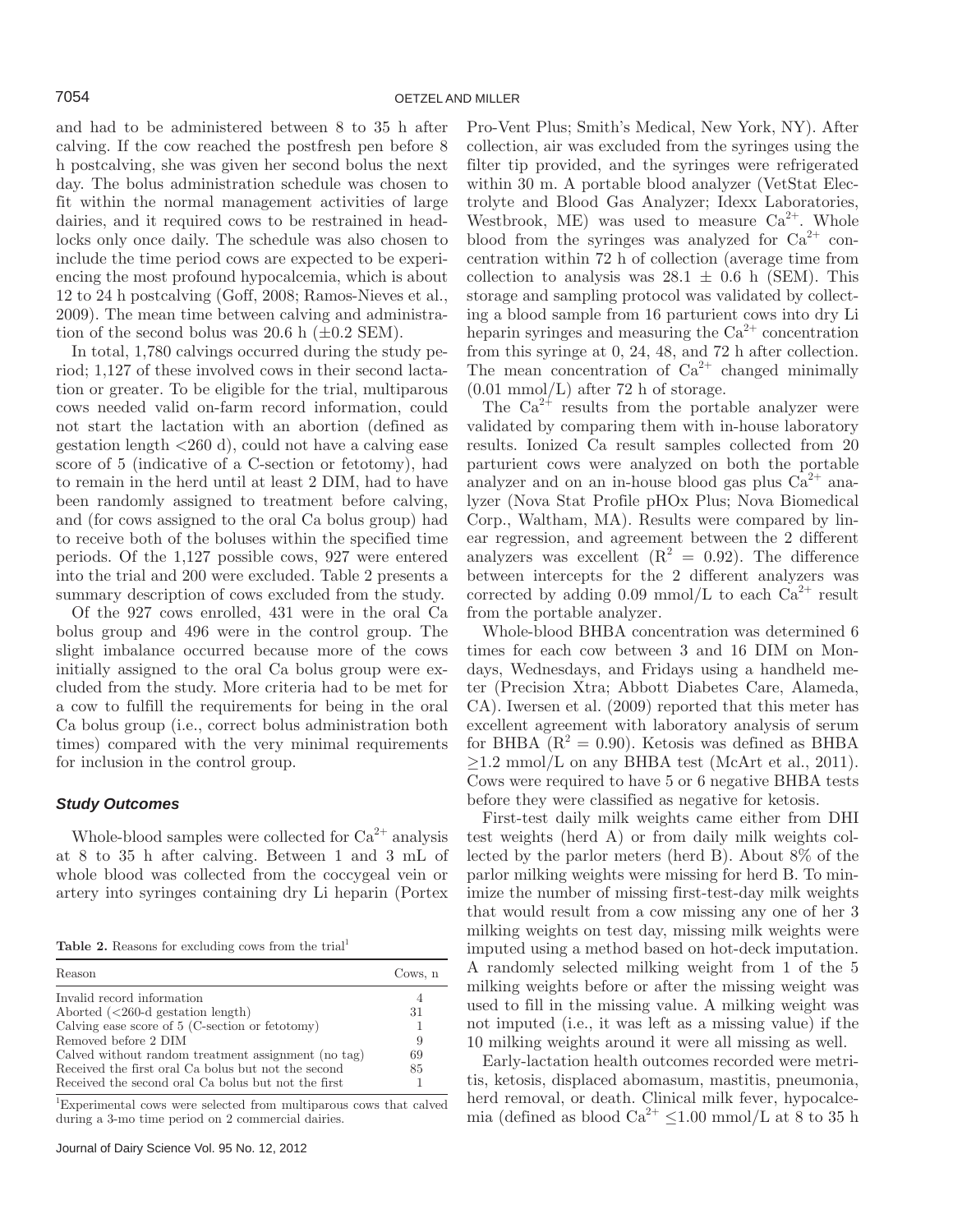after calving), and retained placenta were summarized but not evaluated statistically because they could be diagnosed before both oral Ca boluses were administered. Health events were considered only if they occurred in the first 30 DIM. Health outcomes were recorded by the cooperating dairy producers. Early-lactation cow health was analyzed as individual events and as a single, continuous variable that represented the sum of individual health events during the first 30 DIM. Up to 6 events per cow were possible; the actual range was 0 to 4 events per cow.

Other study outcomes included postfresh locomotion score, postfresh BCS, and reproduction outcomes [first-service conception, pregnancy by 150 DIM, days open for cows pregnant by 150 DIM, and days from the voluntary waiting period (**VWP**) to conception by 305 DIM]. Postfresh locomotion and BCS were determined between 40 and 60 DIM by using the same methods as described before, with the addition of a third trained evaluator who assigned about 65% of the postfresh scores.

### *Study Covariates*

Covariates for early-lactation outcomes were factors that could be known about the cow at the time of calving. These included parity, prefresh locomotion score, prefresh BCS, twin calves or a single birth, a stillborn or live calf, previous gestation length (i.e., length of the gestation preceding enrollment in the study), previous lactation length, previous dry period length, and calving ease score (1 to 5 scale, with 1 representing no calving assistance and 5 representing extreme assistance). The time interval between calving and blood sample collection was included as an additional covariate for the  $Ca^{2+}$  analysis, DIM at the first DHI test was included as an additional covariate for the first test milk yield analysis, and DIM at scoring was included as an additional covariate for postfresh locomotion score and BCS analyses. Additional covariates included in the analyses for first-service conception, pregnancy by 150 DIM, and days open for cows pregnant by 150 DIM included DIM at the first  $b$ reeding, AI synchronization status (synchronized  $=$ 1; not synchronized  $= 0$ , and first breeding month. Categorical covariates were compressed into combined categories as needed to avoid missing combinations of covariates and to make the standard errors as equivalent as possible across group means. Continuous covariates were plotted against study outcomes, and the resulting plots were inspected for evidence of breakpoints in the relationship along the spectrum of values for the continuous covariates. No logical breakpoints were apparent, so no continuous covariates were compressed into categorical variables for the initial evaluations.

### *Statistical Analysis*

Descriptive statistics were generated with the MEANS and FREQ procedures of SAS 9.3 (SAS Institute Inc., Cary, NC). Continuous study outcomes  $Ca^{2+}$ 8 to 35 h after calving, first-test milk yield, sum of health events in the first 30 DIM, postfresh locomotion score, postfresh BCS, and days open for cows pregnant by 150 DIM) were analyzed using multivariate linear regression with the MIXED procedure of SAS. Study outcomes with a binary response (metritis, ketosis, displaced abomasum, mastitis, pneumonia, herd removal, death, first-service conception, and pregnant by 150 DIM) were analyzed using a mixed-effects multivariate Poisson regression with the GENMOD procedure of SAS (Frome and Checkoway, 1985; Spiegelman and Hertzmark, 2005). Poisson regression has the advantage of directly estimating disease rates and relative risk, which is the most intuitive approach to modeling and presenting these data (Ospina et al., 2012).

Large models for the analysis of pregnancy status through 305 DIM were conducted using a semiparametric proportional hazards model (Cox, 1972) in the PHREG procedure of SAS. The time series variable for the model was the number of days from the end of the VWP (65 d for herd A and 78 d for herd B) until conception or censoring. Cows were dropped from the survival analysis (uninformative censoring) when they were removed from the herd (either sold or died) or declared ineligible for additional breedings ("do not breed" designation in the herd records). A small number of cows  $(n = 23)$  were still open and eligible for additional breedings by 305 DIM.

The effect of blanket supplementation with 2 oral Ca boluses for all study cows was evaluated using a 2-step statistical method. The method was the same whether the outcome was continuous or categorical (using multivariate linear regression), binary (using multivariate Poisson regression), or pregnancy status by 305 DIM (using survival analyses). First, a large model for each study outcome was fitted using every potential covariate applicable to that outcome, plus the interactions of each covariate with oral Ca bolus supplementation and with herd. The specific terms available to the large models were herd (as a fixed effect), oral Ca bolus supplementation, lactation group (second, third, or fourth and greater), prefresh lameness status (0 if a locomotion score 1 or 2, 1 if a locomotion score 3 or 4), prefresh BCS (≤2.75, 3.00, 3.25, 3.50, 3.75, or ≥4.00), twin (0 if single birth, 1 if twin birth), stillbirth (0 if live calf or calves, 1 if 1 or 2 calves born dead), calving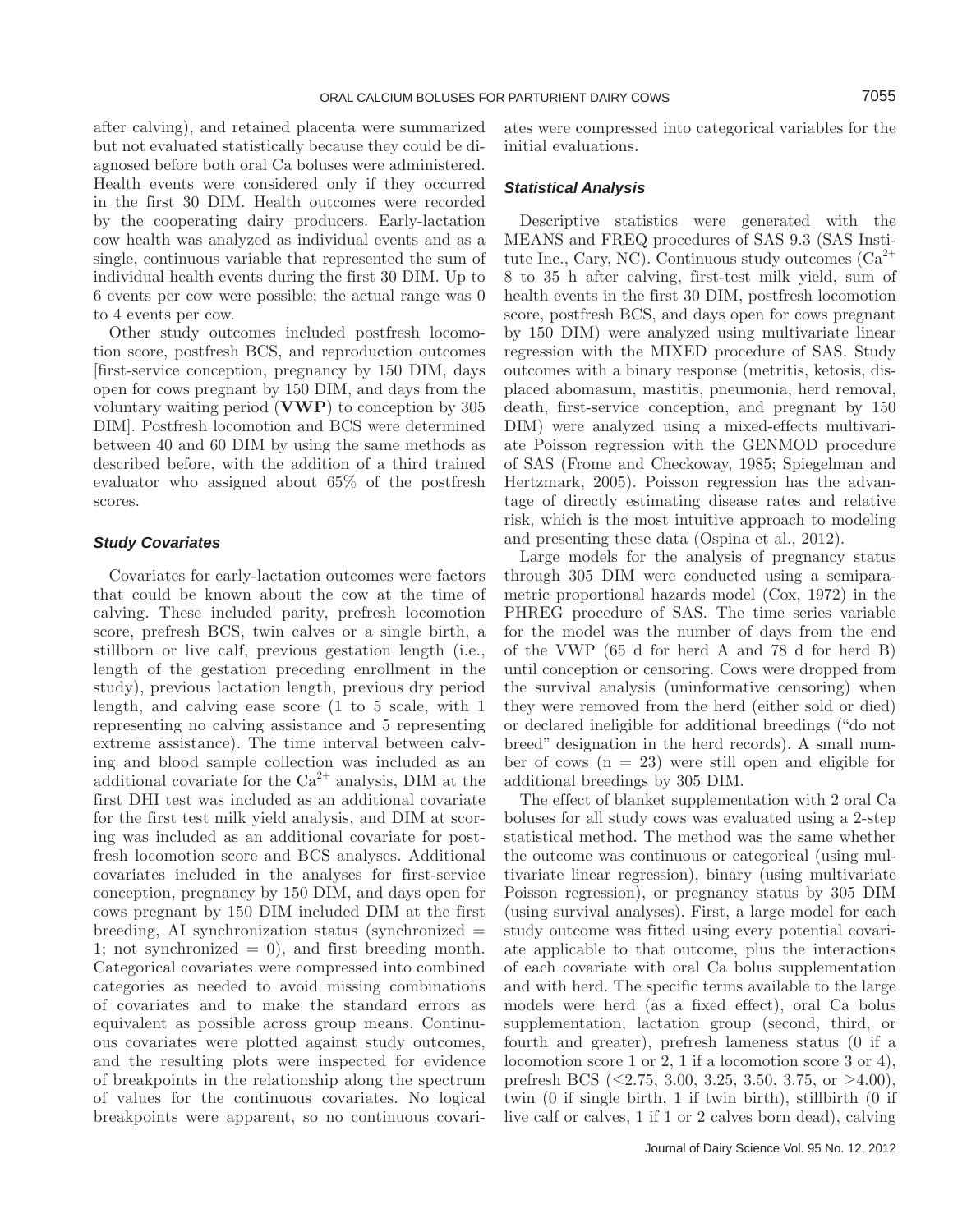ease score category (1 if ease score of 1, 2 if ease score of 2, 3 if ease score of 3 or 4), calving month (June, July, or August), previous lactation mature-equivalent milk production (expressed as percentage rank within herd—the values for all cows in each herd were ranked from lowest to highest and then assigned a percentage rank, with a value of 100% representing the average mature-equivalent milk production in the herd at that time), previous lactation length (days), previous lactation days dry, and previous lactation gestation length (days). Days in milk at first breeding, AI synchronization status (synchronized  $= 1$ ; not synchronized  $= 0$ ), and first breeding month (instead of calving month) were included in the analyses for first-service conception, pregnancy by 150 DIM, and days open for cows pregnant by 150 DIM. The interactions between all variables and herd, plus all interactions between these variables and oral Ca bolus supplementation were also eligible for inclusion in the large models. Terms were removed from the models in a stepwise, backward fashion until all were  $P < 0.05$  in the model. Single variables were removed from the model only after no interaction terms were including that variable remaining in the model.

Survival analysis of pregnancy status by 305 DIM required the additional step of testing the reduced large model to determine if the assumption of proportional hazards was valid. This was done by including time-dependent covariates (log-transformed days since VWP) in the large model (Allison, 1995). Because the timedependent covariates were significant, time-dependent covariates for every variable (plus their interactions) were made available and the model with the extra terms was reduced again by stepwise, backward elimination.

The purpose of the large models was to establish whether an effect of oral Ca bolus supplementation existed after all possible covariates (and interactions) had been considered. However, the large models were not useful for determining effect sizes. Almost all the large models contained continuous covariates after the backward elimination procedure, and least squares means calculated from such models are specific to a discrete value for each continuous covariate in the model. Many of the models contained 3 or 4 continuous covariates, which rendered it impractical to estimate the oral Ca bolus effect at every possible combination of these covariates. Therefore, a second analysis was conducted for each study outcome by using small models that consisted of herd (as a fixed effect), oral Ca bolus supplementation, and the interaction of herd and oral Ca bolus supplementation. The interaction term was removed if  $P < 0.05$ . Because the small models contained no continuous covariates, they were used to determine the estimates of effect sizes.

The effect of the oral Ca boluses was considered significant for an outcome only if oral Ca bolus supplementation was  $P < 0.05$  in both the large and small models for that outcome. Because no continuous covariates were present in the small models, overall least squares means could be calculated for control versus oral Ca bolus-supplemented cows. Least squares means and *P*-values from the small models were then reported for each outcome.

For the pregnancy status by 305 DIM survival analysis, the small model consisted of a Kaplan-Meier analysis (Kaplan and Meier, 1958) using the LIFETEST procedure of SAS. The model included oral Ca bolus supplementation and days from the end of VWP. From this procedure, the effect size of oral Ca supplementation was evaluated by calculating mean days from the end of the VWP until conception for both groups. Days open could be estimated by adding the average VWP to the mean value for days from the end of the VWP until conception.

After all the large and small models were completed and the effects of blanket supplementation for all cows were evaluated, the large models were examined to find interactions  $(P < 0.05)$  between oral Ca bolus supplementation and any covariate. These interactions were the starting point for determining whether subpopulations of cows responded differently to oral Ca bolus supplementation. When such interactions were found for a continuous covariate, a cut point was derived after visual inspection of a plot of the covariate versus the outcome, and the covariate was dichotomized based on this cut point. The dichotomized covariate was then reevaluated in a large model as a binary outcome. If the interaction of oral Ca bolus supplementation with the dichotomized covariate remained  $P < 0.05$  (or if the interaction with any binary covariate was  $P < 0.05$ , then the interaction was evaluated in a small model that contained only oral Ca bolus supplementation, herd, the covariate of interest, the interaction of this covariate with oral Ca bolus supplementation, the interaction of this covariate with herd, and the interaction of herd with oral Ca bolus supplementation. Interaction terms with herd were removed from the model if  $P > 0.05$ . Least squares means were computed for the oral Ca bolus-supplemented versus control cows.

Two interactions with oral Ca bolus supplementation were significant at every evaluation point in the analyses described above. Specifically, they were 1) the interaction between prefresh lameness and oral Ca bolus supplementation for the sum of health events before 30 DIM and 2) previous lactation mature-equivalent milk production and oral Ca bolus supplementation for milk production at the first DHI test. Because some cows would be represented in both subpopulations and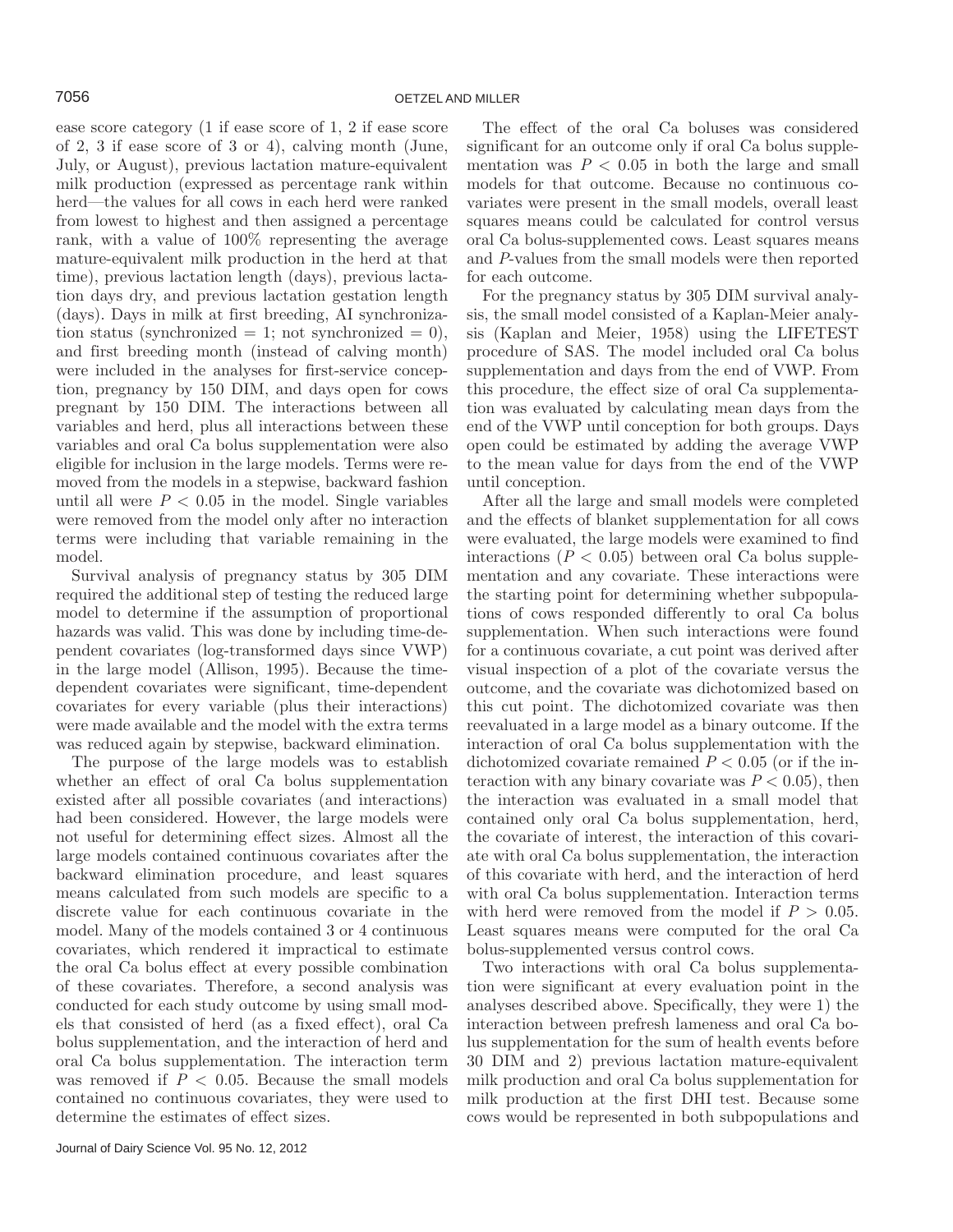|                                                                           |             | Herd A          |             | Herd B          |
|---------------------------------------------------------------------------|-------------|-----------------|-------------|-----------------|
| Item                                                                      | $\mathbf n$ | $Mean \pm SEM$  | $\mathbf n$ | $Mean \pm SEM$  |
| Continuous or categorical outcome                                         |             |                 |             |                 |
| $Ca^{2+}$ at 8 to 35 h postcalving, mmol/L                                | 318         | $1.13 \pm 0.01$ | 525         | $1.16 \pm 0.01$ |
| First-test milk yield, kg                                                 | 364         | $44.4 \pm 0.6$  | 527         | $37.2 \pm 0.5$  |
| Sum of health events <sup>1</sup> $\leq$ 30 DIM                           | 372         | $0.59 \pm 0.04$ | 555         | $1.01 \pm 0.04$ |
| Postfresh locomotion score, 1 to 4 scale                                  | 324         | $1.79 \pm 0.04$ | 466         | $1.71 \pm 0.03$ |
| Postfresh BCS, 1 to 5 scale                                               | 325         | $2.51 \pm 0.02$ | 466         | $2.56 \pm 0.02$ |
| Days open for cows pregnant by 150 DIM                                    | 207         | $90.4 \pm 1.7$  | 298         | $99.5 \pm 1.2$  |
| Continuous or categorical covariate                                       |             |                 |             |                 |
| Lactation number                                                          | 372         | $2.79 \pm 0.05$ | 555         | $3.05 \pm 0.04$ |
| Previous lactation length, d                                              | 371         | $361.0 \pm 4.1$ | 554         | $353.1 \pm 3.1$ |
| Previous gestation length, d                                              | 372         | $277.6 \pm 0.3$ | 555         | $277.4 \pm 0.2$ |
| Previous lactation 305-d mature-equivalent milk yield, % rank within herd | 371         | $100.6 \pm 0.8$ | 554         | $99.7 \pm 0.7$  |
| Previous days dry                                                         | 372         | $48.6 \pm 0.8$  | 555         | $58.8 \pm 1.0$  |
| Prefresh locomotion score, 1 to 4 scale                                   | 366         | $1.60 \pm 0.04$ | 532         | $1.63 \pm 0.03$ |
| Prefresh BCS, 1 to 5 scale                                                | 364         | $3.18 \pm 0.02$ | 529         | $3.26 \pm 0.02$ |
| Calving ease score, 1 to 5 scale                                          | 372         | $1.19 \pm 0.03$ | 555         | $1.28 \pm 0.03$ |
| DIM at first test                                                         | 364         | $19.4 \pm 0.5$  | 527         | $19.4 \pm 0.4$  |
| DIM at first breeding                                                     | 332         | $73.5 \pm 0.3$  | 409         | $84.3 \pm 0.2$  |

**Table 3.** Summary of continuous and categorical study outcomes and covariates by herd; data are from 927 cows in their second lactation and greater in 2 commercial dairies

1 Health events included were metritis, ketosis, displaced abomasum, mastitis, pneumonia, herd removal, or death (only for events in the first 30 DIM).

because the most practical application of these results would be to target both subpopulations together for oral Ca bolus supplementation, the 2 covariates were combined into a single covariate. The analyses described above (large models followed by small models) were then repeated using the new, combined covariate as though it were a single covariate. Results were interpreted by evaluating the interaction between the combined covariate and oral Ca bolus supplementation. Least squares means were then reported for the combined subpopulation of cows that would be targeted for oral Ca bolus supplementation.

Residual versus predicted value plots from analysis of the continuous outcomes were visually evaluated as a test for the assumption of normal distribution of the data. Heteroscedasticity or atypical distribution did not appear. Significance was claimed at *P* < 0.05 unless otherwise stated.

# **RESULTS AND DISCUSSION**

Table 3 presents continuous outcomes and covariates by herd, and Table 4 presents binary outcomes and covariates by herd. Only 6 cows (0.6%) were treated for clinical milk fever during the study, and only 14.2% of cows had hypocalcemia (blood  $Ca^{2+} \leq 1.00$  mmol/L) when evaluated at 8 to 35 h postcalving. These results are extremely low compared with previously published data (DeGaris and Lean, 2008; Reinhardt et al., 2011) and indicate excellent overall effectiveness of the anionic salt feeding program that was in place for both herds.

The study was conducted only in the summer months; however, it is unlikely that the low observed incidence of hypocalcemia was a seasonal effect. Østergaard et al. (2003) attempted to find published evidence for seasonality of clinical milk fever but was unsuccessful. An evaluation of calvings and cases of clinical milk fever from 6 yr of data in the Dairy Comp 305 archives for both study herds (80 cases of milk fever and 18,887 fresh events for cows in their second lactation and greater) revealed no difference between the risk of milk fever for cows calving in the summer months compared with cows that calved any other time of the year (relative risk of milk fever with summer calvings was 0.63, with a 95% confidence interval of 0.36 to 1.13).

Oral Ca bolus supplementation did not affect (*P* > 0.05) any study outcomes when all study cows were considered together. This result was expected, given the very low incidence of hypocalcemia during the study period. Melendez et al. (2002) also gave oral Ca supplements to multiparous cows fed a low DCAD diet and found no effect of these supplements on plasma concentrations of total Ca, P, Mg, NEFA, BHBA, or glucose.

No effect of oral Ca bolus supplementation was observed on days from the end of the VWP to conception in the large survival model (data not shown) or in the small survival models. Kaplan-Meier curves from the small models are presented in Figure 1 (data from all cows) and Figure 2 (data from cows in the subpopulation targeted for oral Ca bolus supplementation). Hernandez et al. (1999) also reported no effect of oral Ca supplementation on first-service conception;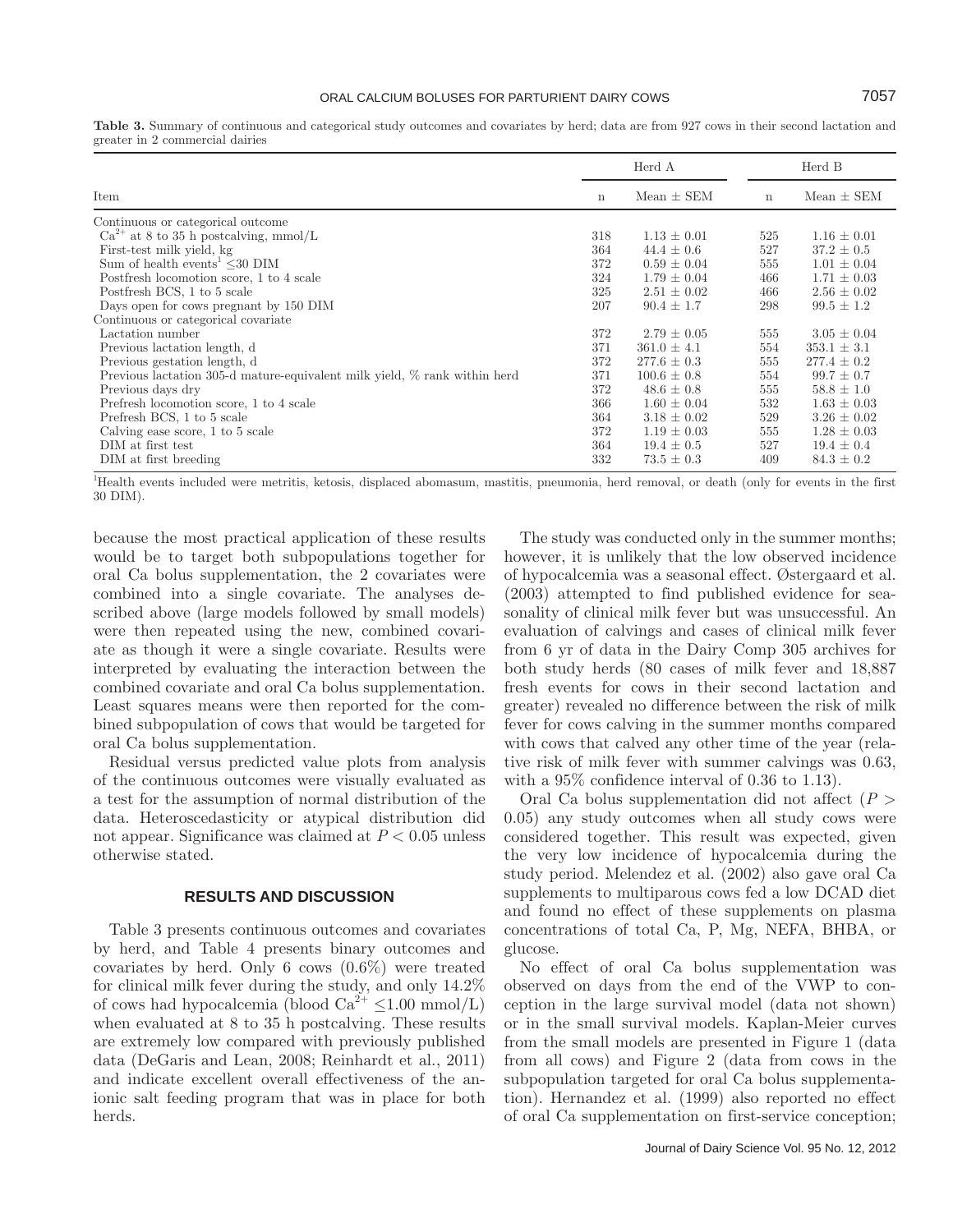# 7058 OETZEL AND MILLER

|                                   |                | Herd A         |           |     | Herd B         |           |  |
|-----------------------------------|----------------|----------------|-----------|-----|----------------|-----------|--|
| Item                              | 1 <sup>1</sup> | 0 <sup>2</sup> | Cows, $%$ | 1   | $\overline{0}$ | Cows, $%$ |  |
| Binary outcome                    |                |                |           |     |                |           |  |
| Clinical milk fever               | $\theta$       | 372            | 0.0       | 6   | 549            | 1.1       |  |
| Hypocalcemia <sup>3</sup>         | 55             | 263            | 17.3      | 65  | 460            | 12.4      |  |
| Retained placenta                 | 30             | 342            | 8.1       | 63  | 492            | 11.4      |  |
| Metritis $\leq$ 14 DIM            | 52             | 320            | 14.0      | 103 | 452            | 18.6      |  |
| $Ketosis4 < 16$ DIM               | 98             | 84             | 53.8      | 284 | 158            | 64.3      |  |
| Displaced abomasum <30 DIM        | 12             | 360            | 3.2       | 31  | 524            | 5.6       |  |
| Mastitis $\leq 30$ DIM            | 38             | 334            | 10.2      | 76  | 479            | 13.7      |  |
| Pneumonia $\leq 30$ DIM           | 5              | 367            | 1.3       | 22  | 533            | 4.0       |  |
| Herd removal $\leq 30$ DIM        | 14             | 358            | 3.8       | 44  | 511            | 7.9       |  |
| Died $\leq$ 30 DIM                | 5              | 367            | 1.3       | 18  | 537            | $3.2\,$   |  |
| First-service conception          | 129            | 203            | 38.9      | 172 | 237            | 42.1      |  |
| Pregnant by 150 DIM               | 207            | 104            | 66.6      | 298 | 118            | 71.6      |  |
| Binary covariate                  |                |                |           |     |                |           |  |
| Twin calves                       | 26             | 346            | 7.0       | 46  | 509            | 8.3       |  |
| Stillborn (1 or more calves dead) | 11             | 361            | 3.0       | 24  | 531            | 4.3       |  |
| Prefresh lameness <sup>5</sup>    | 41             | 325            | 11.2      | 63  | 469            | 11.8      |  |

**Table 4.** Summary of binary study outcomes and covariates by herd; data are from 927 cows in their second lactation and greater in 2 commercial dairies

 $1<sup>1</sup> =$  count of cows with the condition.

 $^{2}0 =$  count of cows without the condition.

<sup>3</sup>Hypocalcemia was defined as blood  $Ca^{2+} \leq 1.00$  mmol/L at 8 to 35 h after calving.

4 Ketosis was defined as 1 or more blood BHBA tests ≥1.2 mmol/L. Cows were tested 6 times between 3 and 16 DIM and were classified if they had ≥5 total BHBA tests or ≥1 positive test.

5 Lame cows had a prefresh locomotion score of 3 or 4, using a 1- to 4-point scale.



**Figure 1.** Kaplan-Meier plot for the effect of oral Ca bolus supplementation on pregnancy to 305 DIM. Oral Ca bolus-supplemented cows received 2 boluses (Bovikalc, Boehringer Ingelheim Vetmedica Inc., St. Joseph, MO) after calving. Control cows were not supplemented with oral Ca boluses. Data are from 638 cows in their second lactation and greater in 2 commercial dairies that were eligible to be bred at the end of the voluntary waiting period.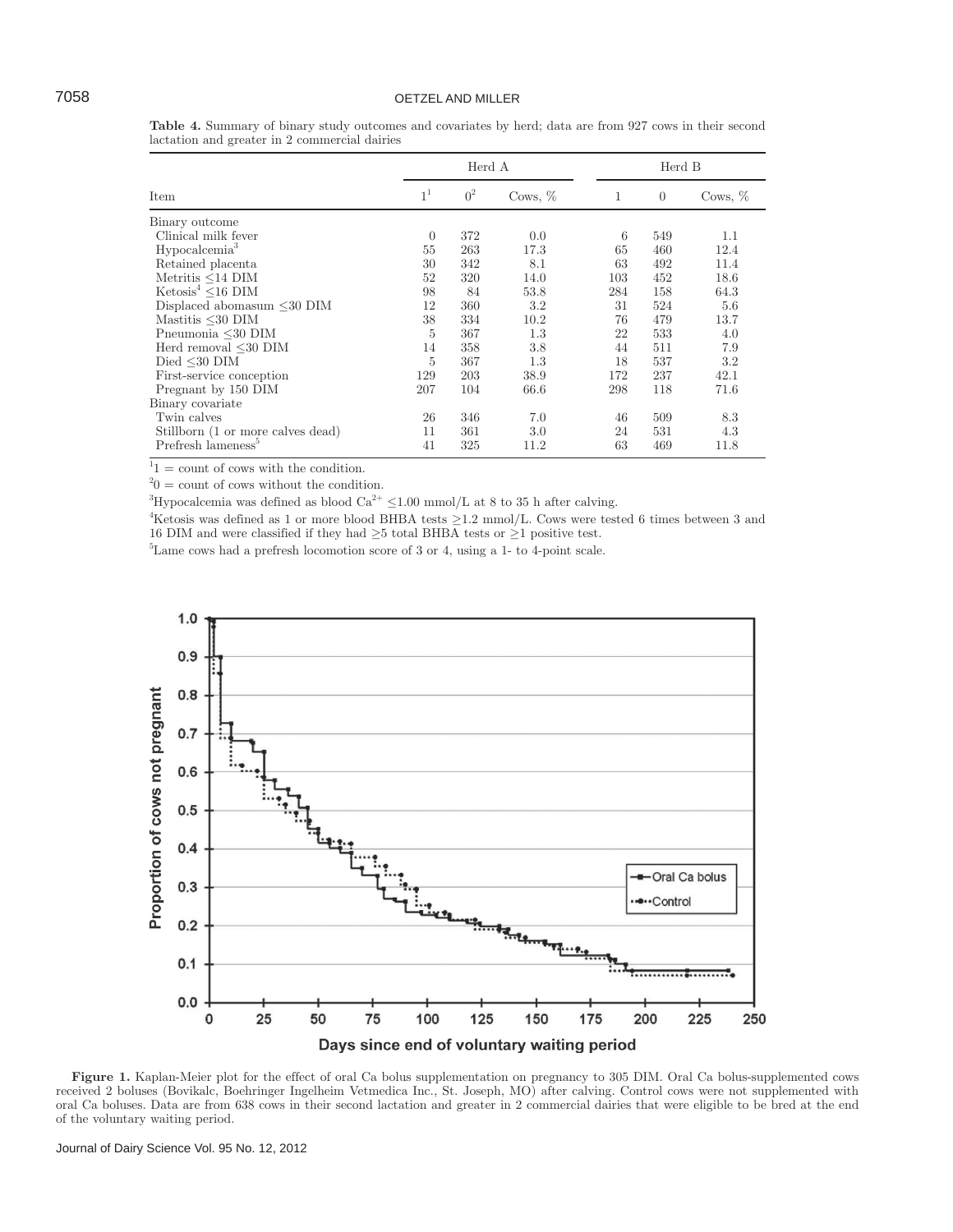however, this was a small study that enrolled cows only with retained fetal membranes. Chapinal et al. (2012) reported that cows with low serum Ca either the week before or the week after calving had reduced odds for conceiving at first service. The authors did not evaluate reproductive performance beyond the first service.

Two variables had significant interactions with oral Ca bolus supplementation that were present throughout the process of evaluating the large and small models. The first was the interaction between oral Ca bolus supplementation and prefresh lameness (locomotion score 3 or 4) for the sum of health events by 30 DIM (Table 5;  $P = 0.005$ ). The other variable to have a significant interaction with oral Ca bolus supplementation was previous lactation mature-equivalent milk production rank with first-test milk yield (Table 6;  $P =$ 0.015). Prefresh lameness had a significant interaction with first-test milk yield in the large model; however, this interaction was not significant in the small model.

Using the small models, we calculated least squares means for oral Ca bolus-supplemented and control cows for first-test milk yield across a range of values for previous lactation milk yield. These least squares means were then plotted (Figure 3). Based on an evaluation of this plot, cut points between 100 and 115 previous lactation milk yield percentage rank were considered. These cut points were evaluated for their effect on both first test milk yield and the sum of health events in early lactation. The cut point was kept as low as possible to maximize the number of cows that could benefit from oral Ca bolus supplementation, still preserve a significant increase in milk yield, and not increase the number of health events before 30 DIM. A cut point of >105% of herd rank was the lowest cut point at which oral Ca bolus supplementation significantly increased milk yield without impairing health.

A new analysis was then conducted, starting with a new stepwise, backward elimination in the large model, to determine how the new dichotomous variable (previous lactation mature-equivalent milk yield >105% or ≤105% of herd rank) affected oral Ca bolus response. Cows above the cut point had significantly  $(P = 0.024)$ increased milk yield when supplemented with the oral Ca bolus compared with cows above the cut point that were not supplemented. This dichotomized variable was then included in a final, small model. The response to oral Ca bolus supplementation in cows with a high previous lactation milk yield was +2.9 kg of milk at the



**Figure 2.** Kaplan-Meier plot for the effect of oral Ca bolus supplementation on pregnancy to 305 DIM. Oral Ca bolus-supplemented cows received 2 boluses (Bovikalc, Boehringer Ingelheim Vetmedica Inc., St. Joseph, MO) after calving. Control cows were not supplemented with oral Ca boluses. Data are from 313 cows in their second lactation and greater in 2 commercial dairies that were eligible to be bred at the end of the voluntary waiting period and were in the subpopulation targeted for oral Ca bolus supplementation (previous lactation mature-equivalent milk production >105% of herd average at calving or prefresh lameness, or both).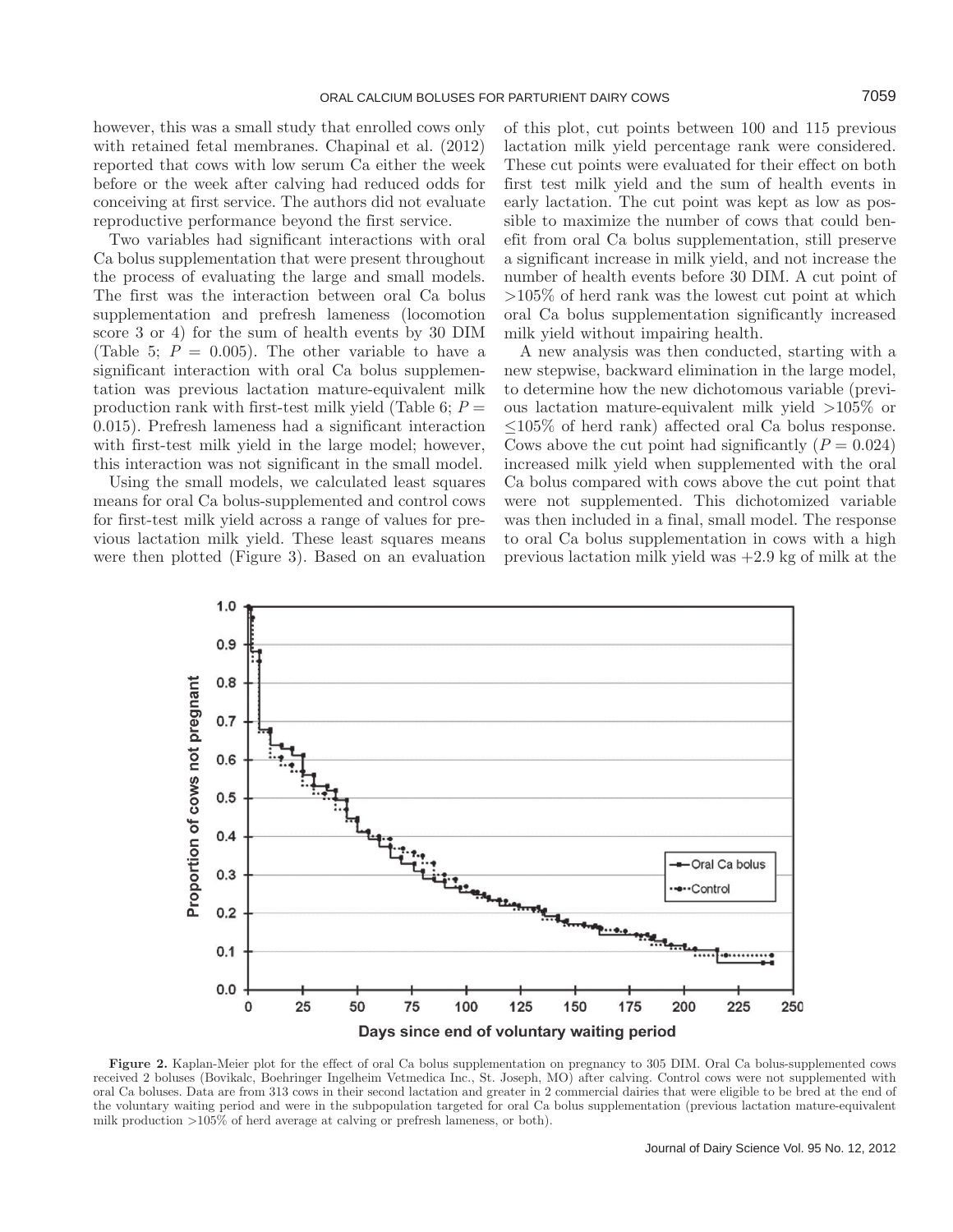# 7060 OETZEL AND MILLER

Table 5. Estimates and type 3 tests of fixed effects from a reduced mixed regression model for the sum of health events<sup>1</sup> in the first 30 DIM<sup>2</sup>

| Effect and effect level                               | Estimate                | <b>SE</b>                | Numerator df   | Denominator df | $P$ -value <sup>3</sup> |
|-------------------------------------------------------|-------------------------|--------------------------|----------------|----------------|-------------------------|
| Intercept                                             | 1.292                   | 0.289                    |                |                | < 0.001                 |
| Oral Ca bolus supplementation                         |                         |                          | $\mathbf{1}$   | 867            | 0.120                   |
| Control (no oral Ca boluses)                          | 0.368                   | 0.159                    |                |                |                         |
| Supplemented (2 oral Ca boluses given)                | $\overline{4}$          | $-4$                     |                |                |                         |
| Herd                                                  |                         |                          | $\mathbf{1}$   | 867            | 0.002                   |
| Herd A                                                | $-0.406$                | 0.322                    |                |                |                         |
| Herd B                                                | $\overline{4}$          | $\overline{4}$           |                |                |                         |
| Lactation group                                       |                         |                          | $\sqrt{2}$     | 867            | 0.032                   |
| Lactation $= 2$                                       | $-0.170$                | 0.068                    |                |                |                         |
| Lactation $=$ 3                                       | $-0.051$                | 0.073                    |                |                |                         |
| Lactation $>4$                                        | $\overline{4}$          | $\overline{\phantom{0}}$ |                |                |                         |
| Prefresh lameness                                     |                         |                          | 1              | 867            | 0.046                   |
| Not lame (locomotion score 1 or 2)                    | 0.064                   | 0.121                    |                |                |                         |
| Lame (locomotion score 3 or 4)                        | $\overline{4}$          | $-4$                     |                |                |                         |
| Prefresh BCS                                          |                         |                          | $\overline{4}$ | 867            | 0.382                   |
| $< 2.75$ BCS                                          | 0.006                   | 0.149                    |                |                |                         |
| 3.00 BCS                                              | 0.163                   | 0.133                    |                |                |                         |
| 3.25 BCS                                              | 0.033                   | 0.121                    |                |                |                         |
| 3.50 BCS                                              | 0.167                   | 0.128                    |                |                |                         |
| $>3.75$ BCS                                           | $-4$                    | $-4$                     |                |                |                         |
| Calving month                                         |                         |                          | $\,2$          | 867            | < 0.001                 |
| June                                                  | $\_$ 4 $\hspace{0.1mm}$ | $-4$                     |                |                |                         |
| July                                                  | 0.037                   | 0.070                    |                |                |                         |
| August                                                | $-0.276$                | 0.072                    |                |                |                         |
| Previous lactation milk yield, $\%$ rank within herd  | $-0.005$                | 0.002                    | 1              | 867            | 0.003                   |
| Previous lactation length, d                          | 0.0003                  | 0.0005                   | $\mathbf{1}$   | 867            | 0.005                   |
| Previous dry period length, d                         | 0.004                   | 0.001                    | $\mathbf{1}$   | 867            | 0.009                   |
| $\text{Herd} \times \text{previous}$ lactation length |                         |                          | $\mathbf{1}$   | 867            | 0.049                   |
| Herd A and previous lactation length                  | 0.0014                  | 0.0007                   |                |                |                         |
| Herd B and previous lactation length                  | $\overline{4}$          | $\overline{4}$           |                |                |                         |
| Herd $\times$ prefresh BCS                            |                         |                          | 4              | 867            | 0.021                   |
| Herd A and $\leq$ 2.75 BCS                            | $-0.464$                | 0.230                    |                |                |                         |
| Herd A and 3.00 BCS                                   | $-0.689$                | 0.212                    |                |                |                         |
| Herd A and 3.25 BCS                                   | $-0.416$                | 0.203                    |                |                |                         |
| Herd A and 3.50 BCS                                   | $-0.573$                | 0.218                    |                |                |                         |
| All other combinations                                | $\overline{4}$          | $-4$                     |                |                |                         |
| Oral Ca bolus $\times$ prefresh lameness              |                         |                          | 1              | 867            | 0.005                   |
| No oral Ca boluses and not lame                       | $-0.474$                | 0.169                    |                |                |                         |
| All other combinations                                | $^{-4}$                 | $\frac{1}{4}$            |                |                |                         |

1 Health events included were metritis, ketosis, displaced abomasum, mastitis, pneumonia, herd removal, or death (only for events in the first 30 DIM).

2 All possible covariates plus interactions with herd and oral Ca bolus supplementation (Bovikalc, Boehringer Ingelheim Vetmedica Inc., St. Joseph, MO) were considered and removed by backward elimination until *P* < 0.05 in the model. Cows in the oral Ca bolus group received 2 oral Ca boluses (1 bolus at calving and 1 bolus 8 to 35 h after calving). Data are from 927 cows in their second lactation and greater in 2 commercial dairies.

3 Except for the intercept, *P*-values reported are the type 3 test of fixed effects for the entire variable.

4 Reference group.

5 The 305-d mature-equivalent milk production; 100% represented the average cow in the herd at the time the cow calved.

first DHI test after calving  $(P = 0.009; \text{ Table 7})$ . This increase in milk yield (7.2%) was of greater magnitude than the 3.6% increase in milk yield reported for cows supplemented with anionic salts (Beede et al., 1992). The inclusion of first-lactation animals in the analysis of Beede et al. (1992) could explain a portion of the lower overall milk production response. Smaller scale studies have shown no effect of oral Ca supplementation on subsequent milk yield (Goff et al., 1996; Dhiman and Sasidharan, 1999; Melendez et al., 2002); these studies did not attempt to identify subpopulations of cows that might have a different response to oral Ca supplementation.

Although a significant interaction was observed between oral Ca bolus supplementation and lameness for the sum of early-lactation health events, no significant effect of oral Ca bolus supplementation was observed for any of the individual disease or reproductive outcomes (Table 8). Oetzel (1996) reported a decreased incidence of displaced abomasum after oral Ca administration around calving; however, the underlying incidence of hypocalcemia (53%) was much greater in this study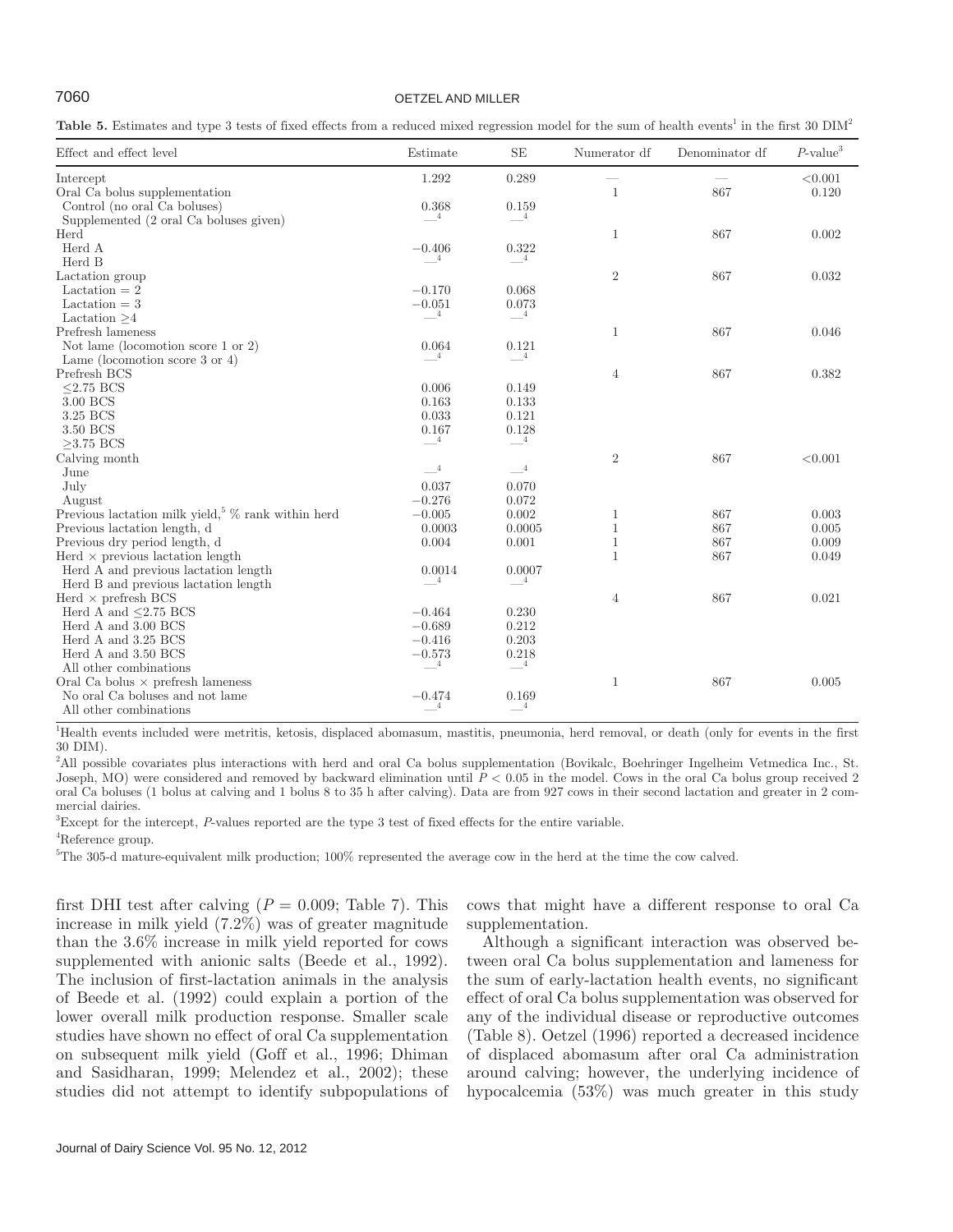compared with 14% in the current one. Melendez et al. (2002) and Dhiman and Sasidharan (1999) reported no effect of oral Ca supplementation around calving on later concentrations of BHBA, and Goff et al. (1996) reported no effect of oral Ca supplementation on rates of primary ketosis. These findings are in agreement with the current study, which demonstrated no effect of oral Ca supplementation on the incidence of cows with blood BHBA  $\geq$ 1.2 mmol/L.

No other variables had a significant interaction with oral Ca bolus supplementation. Thus, the final target group for oral Ca bolus supplementation was cows that were lame in the prefresh period and cows with higher previous lactation mature-equivalent milk production (>105% of herd rank). Lame cows and cows with higher previous milk production were combined and designated with a single new binary variable in the data set. This subpopulation represented 444 cows, or

**Table 6.** Type 3 tests of fixed effects from a reduced mixed regression model for first-test milk yield (kg/cow per day)<sup>1</sup>

| Effect and effect level                              | Estimate                           | $\rm SE$                        | Numerator df   | Denominator df | $P\text{-value}^2$ |
|------------------------------------------------------|------------------------------------|---------------------------------|----------------|----------------|--------------------|
| Intercept                                            | $-2.00$                            | 22.52                           |                |                | 0.929              |
| Oral Ca bolus supplementation                        |                                    |                                 | $\mathbf{1}$   | 831            | 0.057              |
| Control (no oral Ca boluses)                         | 5.42                               | 4.14                            |                |                |                    |
| Supplemented (2 oral Ca boluses given)               | 3                                  | $\equiv$ <sup>3</sup>           |                |                |                    |
| Herd                                                 |                                    |                                 | $\mathbf{1}$   | 831            | 0.045              |
| Herd A                                               | $-73.39$                           | 34.54                           |                |                |                    |
| Herd B                                               | 3                                  | -3                              |                |                |                    |
| Prefresh lameness                                    |                                    |                                 | $\mathbf{1}$   | 831            | 0.478              |
| Not lame (locomotion score 1 or 2)                   | $-1.30$                            | 1.40                            |                |                |                    |
| Lame (locomotion score 3 or 4)                       | $^{\circ}$ 3                       | $\overline{\phantom{a}}$        |                |                |                    |
| Prefresh BCS                                         |                                    |                                 | $\overline{4}$ | 831            | 0.337              |
| $\leq$ 2.75 BCS                                      | $-3.41$                            | 1.70                            |                |                |                    |
| 3.00 BCS                                             | $-3.84$                            | 1.48                            |                |                |                    |
| 3.25 BCS                                             | $-2.42$                            | 1.37                            |                |                |                    |
| 3.50 BCS                                             | $-2.54$                            | 1.47                            |                |                |                    |
| $>3.75$ BCS                                          | $\overline{\phantom{a}3}$          | $\equiv^3$                      |                |                |                    |
| Calving month                                        |                                    |                                 | $\sqrt{2}$     | 831            | 0.271              |
| June                                                 | $\_\_3$                            | $\_\_3$                         |                |                |                    |
| July                                                 | 1.42                               | 1.06                            |                |                |                    |
| August                                               | 0.24                               | 1.06                            |                |                |                    |
| Previous lactation milk yield, $\%$ rank within herd | 0.260                              | 0.029                           | $\mathbf{1}$   | 831            | < 0.001            |
| Previous lactation length, d                         | $-0.0095$                          | 0.0041                          | $\mathbf{1}$   | 831            | 0.023              |
| Previous gestation length, d                         | 0.040                              | 0.081                           | $\mathbf{1}$   | 831            | 0.005              |
| DIM at first test                                    | 0.449                              | 0.033                           | $\mathbf{1}$   | 831            | < 0.001            |
| Herd $\times$ previous gestation length              |                                    |                                 | $\mathbf{1}$   | 831            | 0.028              |
| Herd A and previous gestation length                 | 0.275                              | 0.125                           |                |                |                    |
| Herd B and previous gestation length                 | 3 <sup>3</sup>                     | $\overline{\phantom{0}}^3$      |                |                |                    |
| Herd $\times$ calving month                          |                                    |                                 | $\overline{2}$ | 831            | 0.003              |
| Herd A and July calving month                        | $-3.77$                            | 1.67                            |                |                |                    |
| Herd A and August calving month                      | 0.94                               | 1.64                            |                |                |                    |
| All other combinations                               | $\overline{\phantom{0}3}$          | $-$ <sup>3</sup>                |                |                |                    |
| Herd $\times$ prefresh BCS                           |                                    |                                 | $\overline{4}$ | 831            | 0.028              |
| Herd A and $\leq$ 2.75 BCS                           | 5.01                               | 2.63                            |                |                |                    |
| Herd A and 3.00 BCS                                  | 7.17                               | 2.41                            |                |                |                    |
| Herd A and 3.25 BCS                                  | 6.80                               | 2.30                            |                |                |                    |
| Herd A and 3.50 BCS                                  | 4.50                               | $2.48\,$                        |                |                |                    |
| All other combinations                               | $3\phantom{.00000000000000000000}$ | $\overline{\phantom{0}}^3$      |                |                |                    |
| Oral Ca bolus $\times$ previous lactation milk yield |                                    |                                 | $\mathbf{1}$   | 831            | 0.015              |
| No oral Ca boluses and previous milk yield           | $\frac{-0.092}{3}$                 | 0.038                           |                |                |                    |
| Oral Ca boluses and previous milk yield              |                                    | 3                               |                |                |                    |
| Oral Ca bolus $\times$ prefresh lameness             |                                    |                                 | $\mathbf{1}$   | $831\,$        | 0.042              |
| No oral Ca bolus and not lame                        | 4.00                               | $\underbrace{^{1.97}_{\quad3}}$ |                |                |                    |
| All other combinations                               | $\boldsymbol{3}$                   |                                 |                |                |                    |

<sup>1</sup>All possible covariates plus interactions with herd and oral Ca bolus (Bovikalc, Boehringer Ingelheim Vetmedica Inc., St. Joseph, MO) supplementation were considered and removed by backward elimination until *P* < 0.05 in the model. Cows in the oral Ca bolus group received 2 oral Ca boluses (1 bolus at calving and 1 bolus 8 to 35 h after calving). Data are from 927 cows in their second lactation and greater in 2 commercial dairies. Health events included were metritis, ketosis, displaced abomasum, mastitis, pneumonia, herd removal, or death (only for events in the first 30 DIM).

2 Except for the intercept, *P*-values reported are the type 3 test of fixed effects for the entire variable.

<sup>3</sup>Reference group.

4 The 305-d mature-equivalent milk production; 100% represented the average cow in the herd at the time the cow calved.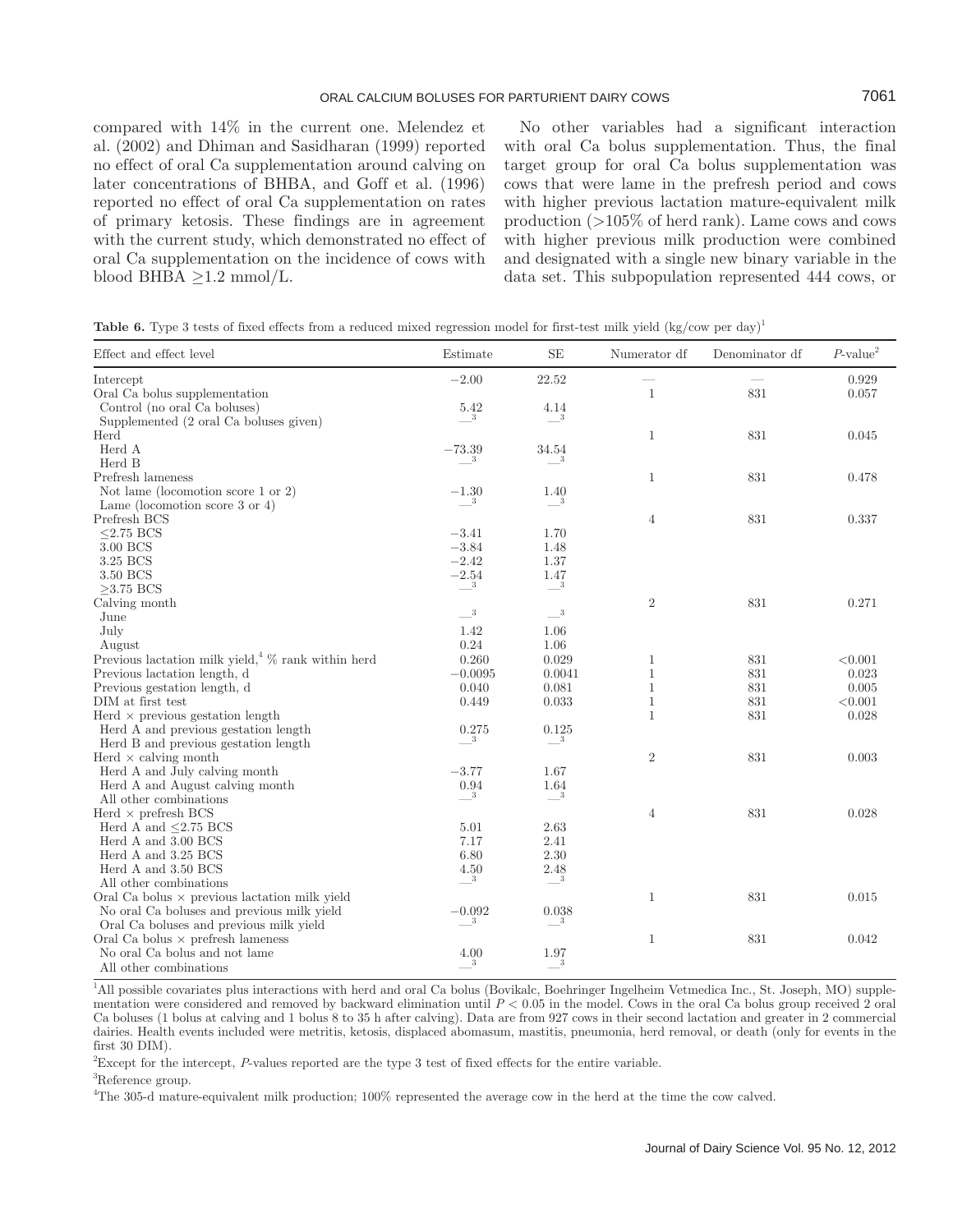

**Figure 3.** Interaction between oral Ca bolus supplementation and previous lactation mature-equivalent milk yield (expressed as percentage rank within herd) for first-test milk yield after calving. Oral Ca bolus-supplemented cows received 2 boluses (Bovikalc, Boehringer Ingelheim Vetmedica Inc., St. Joseph, MO) after calving. Control cows were not supplemented with oral Ca boluses. Data are from 927 cows in their second lactation and greater in 2 commercial dairies.

about 48% of the eligible cows. After combining the 2 targeted groups, the same analyses using the smaller models were done for all outcomes, this time looking at the interaction between oral Ca bolus and the new variable that represented the combined subpopulations. These results are reported in Tables 7 and 8. The combined lame cows and cows with high previous lactation milk production gave 3.1 kg more milk  $(P = 0.002)$ compared with the control cows. This same group of cows had 0.04 fewer health events in the first 30 DIM. This difference was not significant  $(P = 0.628)$ , although it is noteworthy that cows supplemented with oral Ca boluses gave more milk without a concomitant increase in health events. The size of the milk yield increase after oral Ca bolus supplementation to the targeted subpopulation of cows in the current study was very similar to the early-lactation milk yield losses of 3.2 kg/d for cows with serum Ca  $\leq$ 2.1 mmol/L during wk  $-1$  relative to calving and 4.8 kg/d for cows with serum Ca  $\leq$ 2.1 mmol/L during wk +1 relative to calving reported by Chapinal et al. (2012).

Oral Ca bolus supplementation did not improve  $Ca^{2+}$ concentrations in the sample collected at 8 to 35 h after calving  $(P = 0.271)$ . The timing of the collection of the  $Ca^{2+}$  sample (20.6 h after administration of the

Journal of Dairy Science Vol. 95 No. 12, 2012

first bolus, and immediately before the administration of the second bolus) was such that an effect of oral Ca supplementation was not expected. Sampson et al. (2009) reported that oral Ca boluses increased blood  $Ca^{2+}$  concentrations at only 2 time points—1 h after administration of both the first oral Ca bolus (given at calving) and 1 h after administration of the second bolus (given 12 h after calving). Sampson et al. (2009) also reported a significant decrease in urinary pH at 24 h after calving, which could explain more prolonged benefits to oral Ca bolus administration beyond the short time period of increased blood  $Ca^{2+}$ .

It was not feasible in the current study to document blood  $Ca^{2+}$  changes soon after the second bolus was administered because the cows could be restrained in headlocks only once daily and were restrained for the shortest time possible at each lockup. Ramos-Nieves et al. (2009) reported that cows had the highest proportion of subclinical hypocalcemia about 16 h after calving, which is close to the mean time (20.6 h postcalving) that the second bolus was administered in the current study.

The mechanism for the beneficial effect of oral Ca bolus supplementation cannot be determined from the results of this study. Lame cows could be prone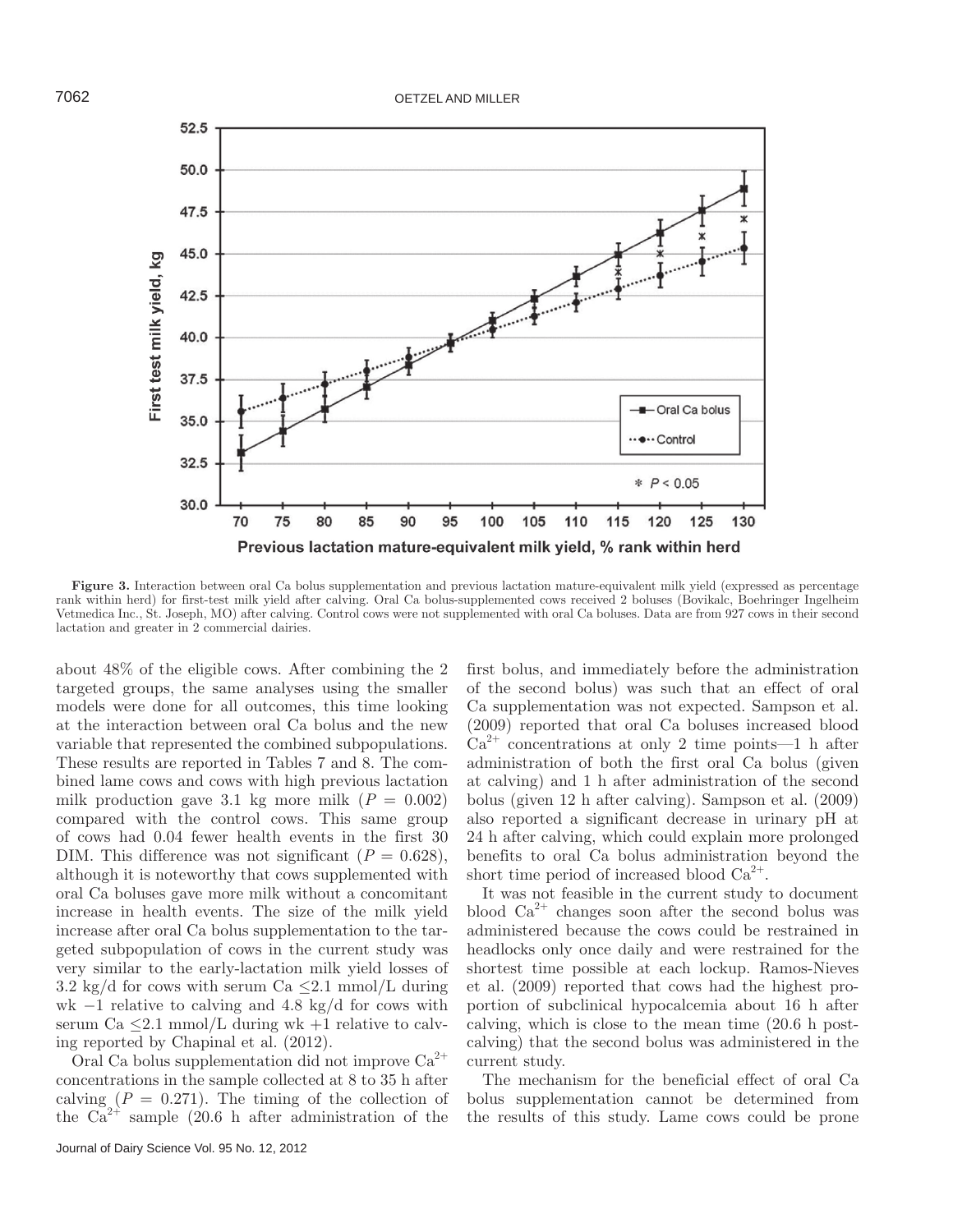to injury after calving, especially if they are weakened by hypocalcemia. Transient correction of hypocalcemia could prevent injury and decrease the total number of health events in lame cows. Stimulation of additional DMI after correction of transient hypocalcemia is a plausible explanation for the increased milk yield. This explanation is consistent with the observation that feeding low DCAD diets before calving was associated with higher DMI in early lactation (Eppard et al., 1996; Joyce et al., 1997). However, DMI in individual cows was not measured in the current study.

Heuer et al. (1999) reported that overconditioned cows are at increased risk of hypocalcemia. However, prefresh BCS did not have a significant interaction with oral Ca bolus supplementation in the current study. The number of overly conditioned animals (BCS ≥4.00) was only about 4% for the 2 study herds.

Increasing lactation number has been associated with increased risk of hypocalcemia (Reinhardt et al., 2011). However, parity did not have a significant interaction with oral Ca bolus supplementation in the current study. This finding suggests that oral Ca supplementation should not be restricted to very old (e.g., lactation 3 or greater) cows only.

Results of this study did not reveal any detrimental effects of providing additional anions (in this case, chloride and sulfate anions from the oral Ca boluses) to cows that had received a low DCAD diet before calving. This was not surprising, considering that cows have lowered feed intake on the day of calving and are typically switched from the low DCAD diet soon after calving. Cows in the current study were all consuming a higher DCAD (lactating) diet when they received their second oral Ca bolus. It appeared that the benefits of the additional acidification from oral Ca bolus administration (Sampson et al., 2009) caused more benefits via improved Ca metabolism than potentially detrimental effects from systemic acidification. Supporting higher

Table 7. Least squares means for cows supplemented with an oral Ca bolus<sup>1</sup> or control cows (no oral Ca bolus supplementation) for continuous or categorical study outcomes from 927 cows in their second lactation and greater in 2 commercial dairies<sup>2</sup>

|                                                            |             | Oral Ca bolus                  |             | Control                        |                         |                         |  |
|------------------------------------------------------------|-------------|--------------------------------|-------------|--------------------------------|-------------------------|-------------------------|--|
| Outcome                                                    | $\mathbf n$ | Least squares<br>mean $\pm$ SE | $\mathbf n$ | Least squares<br>mean $\pm$ SE | Difference <sup>3</sup> | $P$ -value <sup>4</sup> |  |
| Ionized Ca, $8 \text{ to } 35$ h postcalving, mmol/L       |             |                                |             |                                |                         |                         |  |
| All cows                                                   | 418         | $1.15 \pm 0.01$                | 425         | $1.14 \pm 0.01$                | 0.01                    | 0.271                   |  |
| Lame <sup>5</sup> or previous milk > $105\%$ <sup>6</sup>  | 199         | $1.15 \pm 0.01$                | 209         | $1.12 \pm 0.01$                | 0.02                    | 0.123                   |  |
| First-test milk yield, kg                                  |             |                                |             |                                |                         |                         |  |
| All cows                                                   | 412         | $41.1 \pm 0.5$                 | 497         | $40.5 \pm 0.5$                 | 0.6                     | 0.404                   |  |
| Previous milk $>105\%$                                     | 168         | $46.1 \pm 0.8$                 | 244         | $43.3 \pm 0.7$                 | 2.9                     | 0.009                   |  |
| Lame or previous milk $>105\%$                             | 198         | $45.2 \pm 0.7$                 | 233         | $42.2 \pm 0.7$                 | 3.1                     | 0.002                   |  |
| Sum of health events $\leq 30$ DIM                         |             |                                |             |                                |                         |                         |  |
| All cows                                                   | 431         | $0.84 \pm 0.04$                | 496         | $0.76 \pm 0.04$                | 0.07                    | 0.182                   |  |
| Lame                                                       | 52          | $0.89 \pm 0.12$                | 51          | $1.23 \pm 0.12$                | $-0.34$                 | 0.040                   |  |
| Lame or previous milk $>105\%$                             | 204         | $0.72 \pm 0.06$                | 238         | $0.76 \pm 0.05$                | $-0.04$                 | 0.628                   |  |
| Postfresh locomotion score                                 |             |                                |             |                                |                         |                         |  |
| All cows                                                   | 381         | $1.74 \pm 0.04$                | 409         | $1.82 \pm 0.05$                | $-0.06$                 | 0.256                   |  |
| Lame or previous milk $>105\%$                             | 187         | $1.78 \pm 0.06$                | 202         | $1.82 \pm 0.05$                | $-0.04$                 | 0.776                   |  |
| Postfresh BCS                                              |             |                                |             |                                |                         |                         |  |
| All cows                                                   | 381         | $2.49 \pm 0.02$                | 410         | $2.57 \pm 0.02$                | $-0.08$                 | 0.089'                  |  |
| Lame or previous milk $>105\%$                             | 187         | $2.46 \pm 0.03$                | 202         | $2.48 \pm 0.03$                | $-0.01$                 | 0.756                   |  |
| Days open for cows pregnant by 150 DIM                     |             |                                |             |                                |                         |                         |  |
| All cows                                                   | 239         | $96.6 \pm 1.5$                 | 266         | $93.5 \pm 3.1$                 | 2.0                     | 0.124                   |  |
| Lame or previous milk $>105\%$                             | 119         | $99.8 \pm 2.1$                 | 124         | $93.0 \pm 2.0$                 | 6.8                     | 0.053                   |  |
| Days from VWP to conception for cows to 305 $\text{DIM}^8$ |             |                                |             |                                |                         |                         |  |
| All cows                                                   | 295         | $70.9 \pm 4.2$                 | 343         | $68.8 \pm 3.7$                 | 2.1                     | 0.930                   |  |
| Lame or previous milk $>105\%$                             | 146         | $69.0 \pm 5.4$                 | 167         | $68.0 \pm 5.1$                 | 0.9                     | 0.796                   |  |

1 Cows in the supplemented group received 2 oral Ca boluses (Bovikalc, Boehringer Ingelheim Vetmedica Inc., St. Joseph, MO; 1 bolus at calving and 1 bolus 8 to 35 h after calving).

<sup>2</sup>Results are from small models that included oral Ca bolus supplementation, herd, and their interaction (if  $P < 0.05$  for the interaction term). 3 Difference in least squares means, oral Ca bolus − control.

<sup>4</sup>For interaction terms, P is the higher of the specific comparison or the interaction term.

5 Lame cows had a prefresh locomotion score of 3 or 4, using a 1- to 4-point scale.

6 Previous lactation mature-equivalent milk yield, % of herd rank.

<sup>7</sup>The *P*-value for postfresh BCS is from the large model, which was  $P > 0.05$  and was greater than the *P*-value from the small model.

8 Estimate of mean days from the end of the voluntary waiting period (VWP) to pregnancy using Kaplan-Meier analysis. The mean voluntary waiting period was 72.5 d for all cows and 72.7 d for cows in the subpopulation targeted for oral Ca bolus supplementation.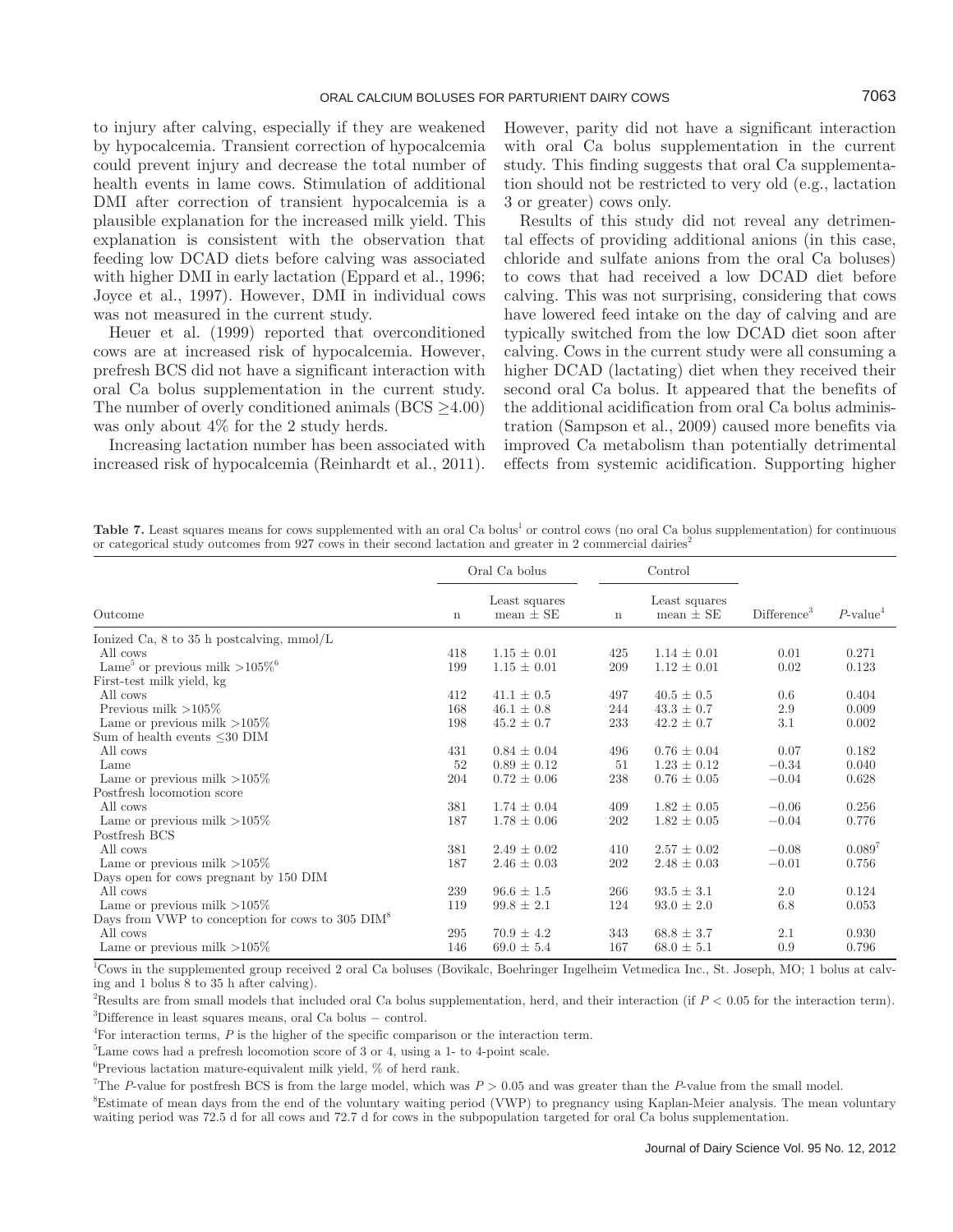# 7064 OETZEL AND MILLER

|  | Table 8. Least squares means for cows supplemented with an oral Ca bolus <sup>1</sup> or control cows with no oral Ca bolus supplementation for binary    |  |  |  |  |
|--|-----------------------------------------------------------------------------------------------------------------------------------------------------------|--|--|--|--|
|  | outcomes (health events $\leq$ 30 DIM and reproductive outcomes) from 927 cows in their second lactation and greater in 2 commercial dairies <sup>2</sup> |  |  |  |  |

|                                                          |             | Oral Ca bolus <sup>1</sup> |             | Control | Oral Ca versus control |                         |                         |
|----------------------------------------------------------|-------------|----------------------------|-------------|---------|------------------------|-------------------------|-------------------------|
| Outcome                                                  | $\mathbf n$ | Risk, %                    | $\mathbf n$ | Risk, % | Risk ratio             | 95% CI                  | $P$ -value <sup>3</sup> |
| Metritis, %                                              |             |                            |             |         |                        |                         |                         |
| All cows                                                 | 431         | 17.2                       | 496         | 15.2    | 1.13                   | $0.85$ to $1.51$        | 0.394                   |
| Lame <sup>4</sup> or previous milk $>105\%$ <sup>5</sup> | 206         | 14.0                       | 238         | 14.9    | 0.94                   | $0.61$ to $1.47$        | 0.794                   |
| Ketosis, $\%$                                            |             |                            |             |         |                        |                         |                         |
| All cows                                                 | 290         | 60.5                       | 334         | 57.4    | 1.40                   | $0.93$ to $1.19$        | 0.422                   |
| Lame or previous milk $>105\%$                           | 129         | 55.7                       | 165         | 54.2    | 1.03                   | $0.85$ to $1.25$        | 0.834                   |
| Displaced abomasum, $%$                                  |             |                            |             |         |                        |                         |                         |
| All cows                                                 | 431         | 4.4                        | 496         | 4.1     | 1.09                   | $0.61$ to $1.96$        | 0.764                   |
| Lame or previous milk $>105\%$                           | 206         | 4.0                        | 238         | 5.0     | 0.81                   | $0.35$ to $1.87$        | 0.619                   |
| Mastitis, %                                              |             |                            |             |         |                        |                         |                         |
| All cows                                                 | 431         | 12.9                       | 496         | 10.6    | 1.22                   | 0.84 to 1.77            | 0.297                   |
| Lame or previous milk $>105\%$                           | 206         | 13.7                       | 238         | 9.8     | 1.39                   | $0.83$ to $2.34$        | 0.512                   |
| Pneumonia, %                                             |             |                            |             |         |                        |                         |                         |
| All cows                                                 | 431         | 2.2                        | 496         | 2.4     | 0.91                   | $0.43$ to $1.93$        | 0.813                   |
| Lame or previous milk $>105\%$                           | 206         | 1.2                        | 238         | 3.6     | 0.32                   | $0.09 \text{ to } 1.11$ | 0.073                   |
| Removal from the herd %                                  |             |                            |             |         |                        |                         |                         |
| All cows                                                 | 431         | $6.5\,$                    | 496         | 4.6     | 1.41                   | 0.85 to 2.33            | 0.182                   |
| Lame or previous milk $>105\%$                           | 206         | 5.1                        | 238         | 4.3     | 1.17                   | $0.54$ to $2.55$        | 0.686                   |
| Died, $%$                                                |             |                            |             |         |                        |                         |                         |
| All cows                                                 | 431         | 2.7                        | 496         | 1.5     | 1.78                   | $0.79 \text{ to } 4.02$ | 0.167                   |
| Lame or previous milk $>105\%$                           | 206         | 2.5                        | 238         | 1.4     | 1.76                   | $0.52 \text{ to } 6.04$ | 0.877                   |
| First-service conception, %                              |             |                            |             |         |                        |                         |                         |
| All cows                                                 | 343         | 38.6                       | 398         | 42.0    | 0.92                   | $0.77$ to $1.10$        | 0.347                   |
| Lame or previous milk $>105\%$                           | 168         | 33.8                       | 193         | 39.6    | 0.85                   | $0.65$ to $1.11$        | 0.434                   |
| Pregnancy by $150$ DIM, $%$                              |             |                            |             |         |                        |                         |                         |
| All cows                                                 | 337         | 70.5                       | 390         | 67.8    | 1.04                   | $0.95$ to $1.15$        | 0.416                   |
| Lame or previous milk $>105\%$                           | 164         | 72.1                       | 186         | 66.1    | 1.09                   | $0.95$ to $1.26$        | 0.391                   |

<sup>1</sup>Cows in the supplemented group received 2 oral Ca boluses (Bovikalc, Boehringer Ingelheim Vetmedica Inc., St. Joseph, MO; 1 bolus at calving and 1 bolus 8 to 35 h after calving).

<sup>2</sup>Results are from small models that included oral Ca bolus supplementation, herd, and their interaction (if  $P < 0.05$  for the interaction term). <sup>3</sup>For interaction terms, *P* is the higher of the specific comparison or the interaction term.

4 Lame cows had a prefresh locomotion score of 3 or 4, using a 1- to 4-point scale.

5 Previous lactation mature-equivalent milk production, % of herd rank.

 $6$ Ketosis was defined as 1 or more blood BHBA tests  $\geq$ 1.2 mmol/L. Cows were tested 6 times between 3 and 16 DIM and were classified if they had ≥5 total BHBA tests or ≥1 positive test.

blood Ca concentrations during the critical first 2 d after calving may be of primary importance to multiparous cows.

### **CONCLUSIONS**

Supplementing all cows in their second lactation and greater with 2 oral Ca boluses in herds with very effective programs of feeding anionic salts neither harmed nor benefited early-lactation health or milk yield. Cows that were lame before calving and were supplemented with oral Ca boluses had improved early-lactation health compared with lame cows that were not supplemented. Cows that had high previous lactation matureequivalent milk production and were supplemented with oral Ca boluses had increased early-lactation milk yield compared with high-producing cows that were not supplemented. This subpopulation of lame and higher producing cows represented 48% of the multiparous cows in the 2 study herds. Supplementation of the combined subpopulation of cows with oral Ca boluses resulted in increased milk yield without affecting early-lactation health. These results indicate that dairy herds already experiencing a very low incidence of hypocalcemia can target a subpopulation of cows that will respond favorably to supplementation with oral Ca boluses.

# **ACKNOWLEDGMENTS**

Financial support for this research was provided by Boehringer Ingelheim Vetmedica Inc. The authors express gratitude to Lindley Reilly, Eric Rooker, Angela Niles, Tom Bennett, Chris Eisele, Tyler Franks, Catherine Bargren, Diego Calderon, Cristian Vergara, Loïc Commun, and Marsha Bush (University of Wisconsin–Madison) for their invaluable assistance with data collection and analysis, to Nick Keuler (University of Wisconsin–Madison) for statistical consultation, to Jessica McArt, Paula Ospina, and Daryl Nydam (Cornell University, Ithaca, NY) for advice regarding experimen